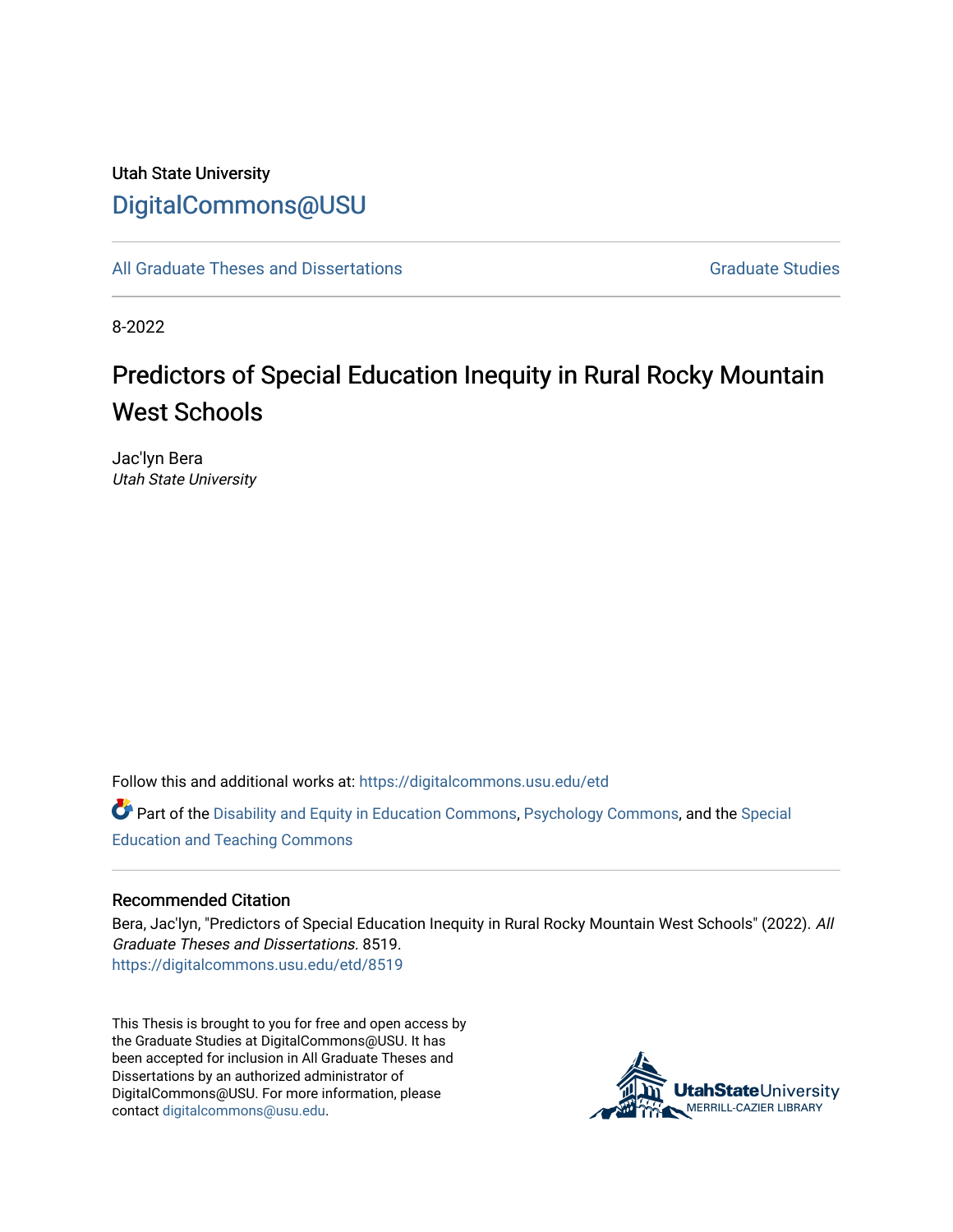# PREDICTORS OF SPECIAL EDUCATION INEQUITY IN RURAL ROCKY

# MOUNTAIN WEST SCHOOLS

by

# Jac'lyn Bera

# A thesis submitted in partial fulfillment of the requirements for the degree

of

## MASTER OF SCIENCE

in

Psychology

 $\frac{1}{2}$  ,  $\frac{1}{2}$  ,  $\frac{1}{2}$  ,  $\frac{1}{2}$  ,  $\frac{1}{2}$  ,  $\frac{1}{2}$  ,  $\frac{1}{2}$  ,  $\frac{1}{2}$  ,  $\frac{1}{2}$  ,  $\frac{1}{2}$  ,  $\frac{1}{2}$  ,  $\frac{1}{2}$  ,  $\frac{1}{2}$  ,  $\frac{1}{2}$  ,  $\frac{1}{2}$  ,  $\frac{1}{2}$  ,  $\frac{1}{2}$  ,  $\frac{1}{2}$  ,  $\frac{1$ 

Approved:

Maryellen McClain Verdoes, Ph.D.<br>
Major Professor Committee Member

Committee Member

Bryn Harris, Ph.D. D. D. Richard Cutler, Ph.D. Committee Member Vice Provost for Graduate Studies

> UTAH STATE UNIVERSITY Logan, Utah

> > 2022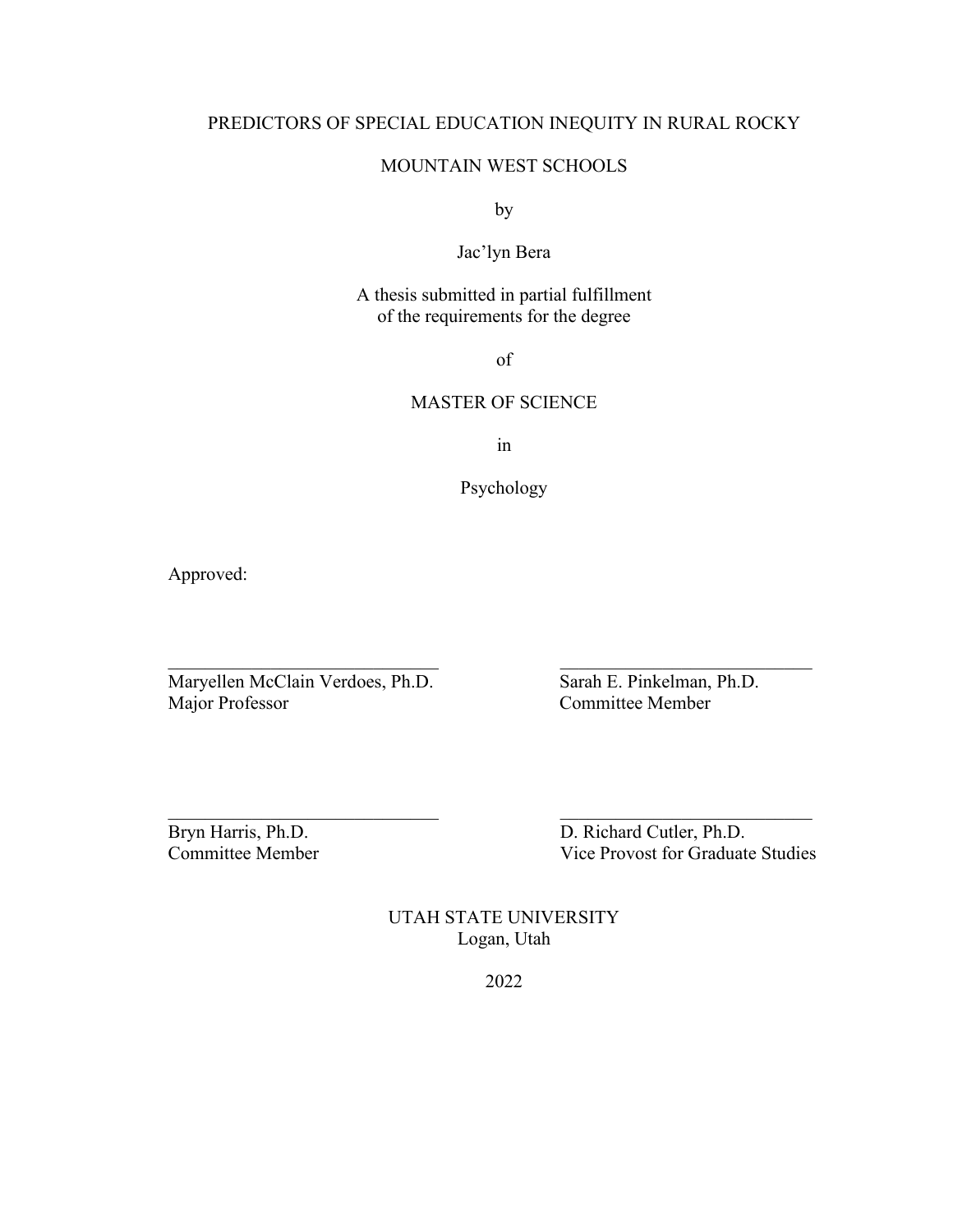Copyright © Jac'lyn Bera 2022

All Rights Reserved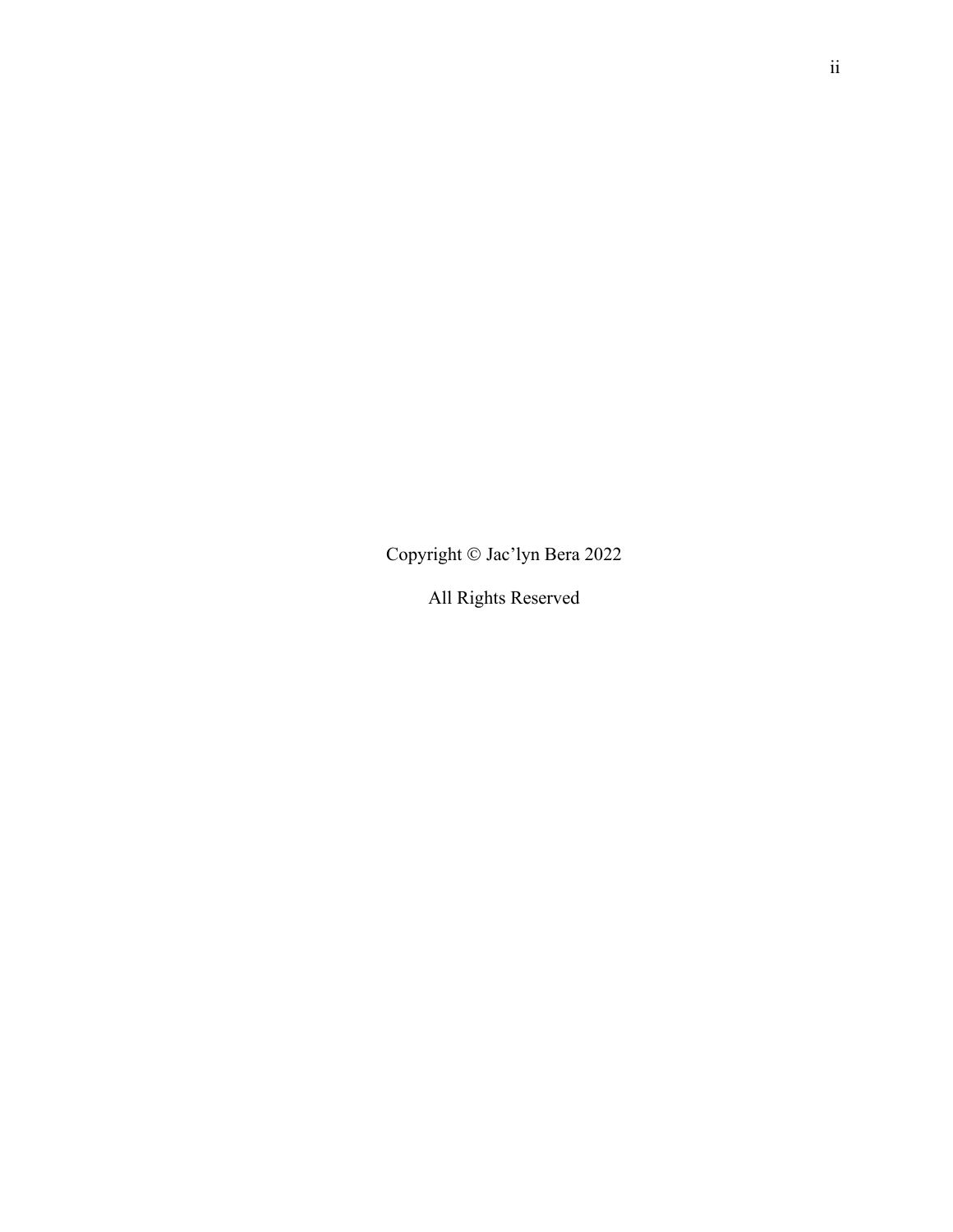#### ABSTRACT

# PREDICTORS OF SPECIAL EDUCATION INEQUITY IN RURAL ROCKY MOUNTAIN WEST SCHOOLS

by

Jac'lyn Bera, Master of Science

Utah State University, 2022

Major Advisor: Dr. Maryellen McClain Verdoes Department: Psychology

Current research focusing on disproportionality and equity in schools focuses on the urban environment, resulting in a significant gap in our understanding of the challenges of rural schools. For rural, racially and ethnically minoritized (R/EM) students who have disabilities, this research is largely unavailable or minimal, and negatively affects our understanding of rural needs, barriers, and successes for this historically underserved population. There is even less research focused specifically on rural students in the Rocky Mountain West (RMW) region of the United States. Understanding these factors serves as a critical area of research, and is the focus of this study. It is predicted that the results of this study will reflect that the percentages of minoritized students within rural schools of states located in the RMW region of the United States of America is predictive of the percentage of students receiving special education services.

(44 pages)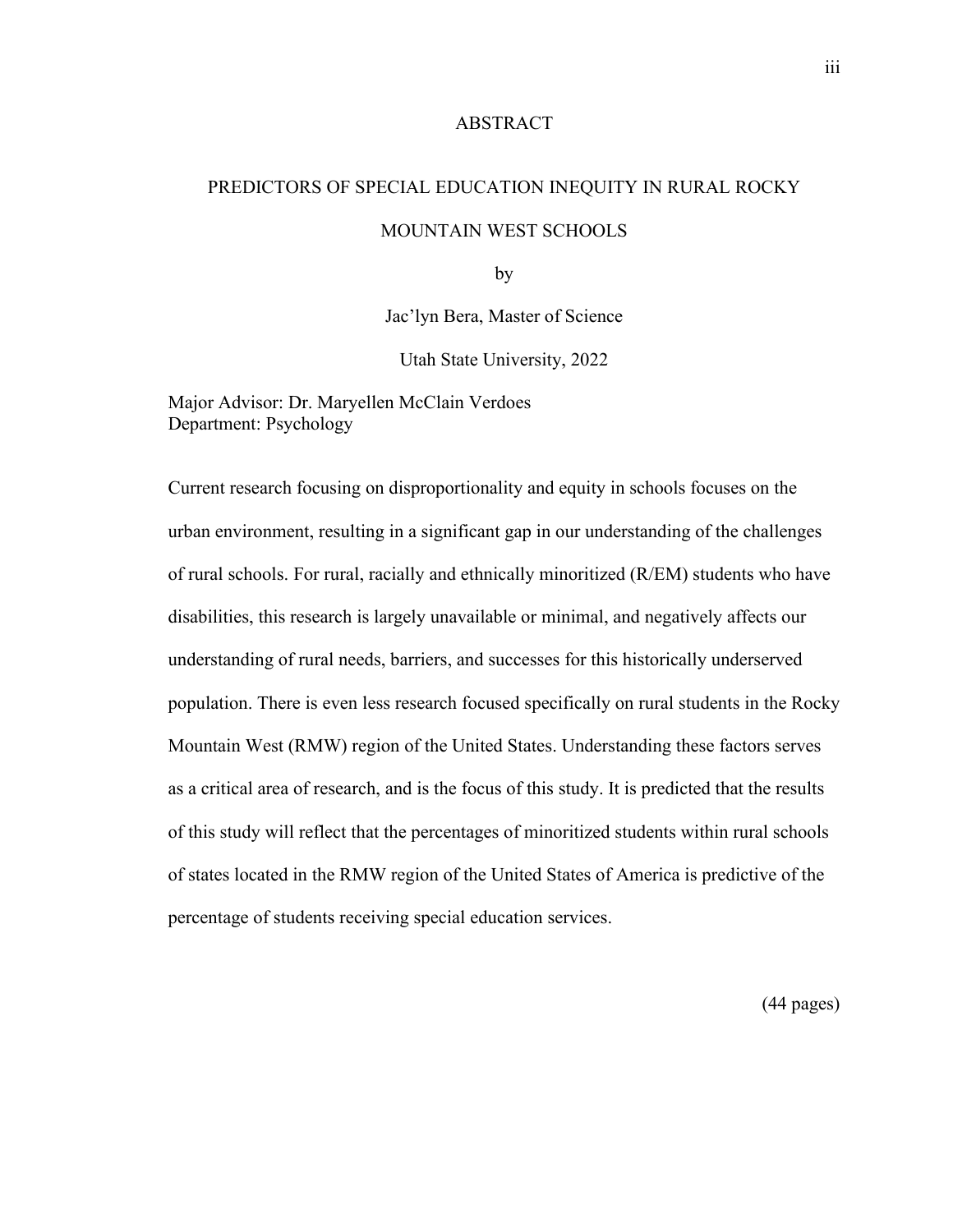# PUBLIC ABSTRACT

# PREDICTORS OF SPECIAL EDUCATION INEQUITY IN RURAL ROCKY MOUNTAIN WEST SCHOOLS

#### Jac'lyn Bera

Current research focusing on disproportionality and equity in schools focuses on the urban environment, resulting in a significant gap in our understanding of the challenges of rural schools. For rural, racially and ethnically minoritized (R/EM) students who have disabilities, this research is largely unavailable or minimal, and negatively affects our understanding of rural needs, barriers, and successes for this historically underserved population. There is even less research focused specifically on rural students in the Rocky Mountain West (RMW) region of the United States. Understanding these factors serves as a critical area of research, and is the focus of this study. It is predicted that the results of this study will reflect that the percentages of minoritized students within rural schools of states located in the RMW region of the United States of America is predictive of the percentage of students receiving special education services.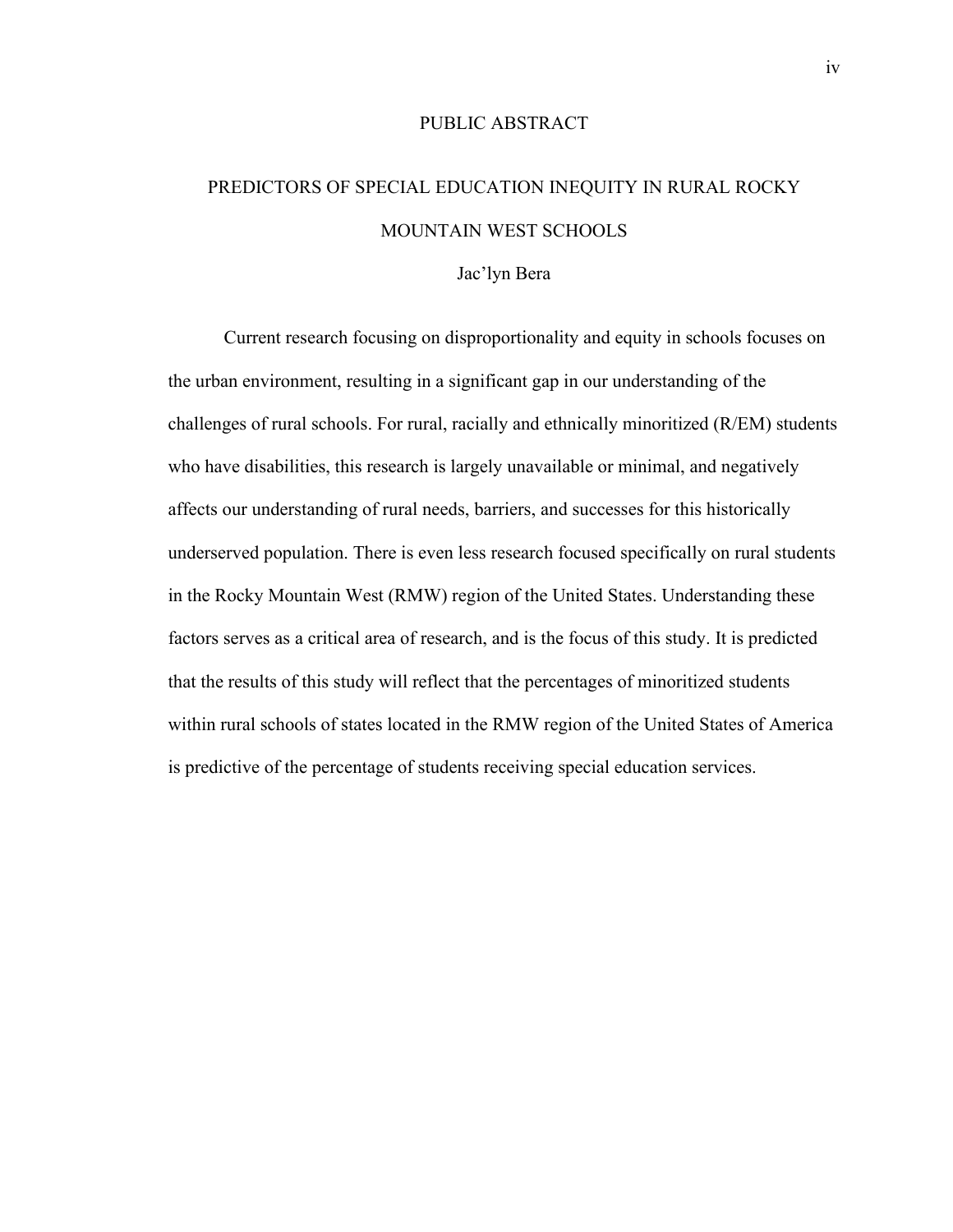#### ACKNOWLEDGMENTS

I want to give my sincere thanks to my parents, siblings, and the entirety of my family and friends for supporting me in this pursuit of my graduate education through all of the ups and downs. I want to thank all of my past teachers, professors, and mentors who encouraged me to keep going in school, and that helped guide me to my graduate studies. Lastly, I also want to thank my advisor Dr. Maryellen McClain Verdoes for having my back and for encouraging me to work and not give up on this project even though the timeline of its completion was a whirlwind adventure. This paper is for all of you.

Jac'lyn Bera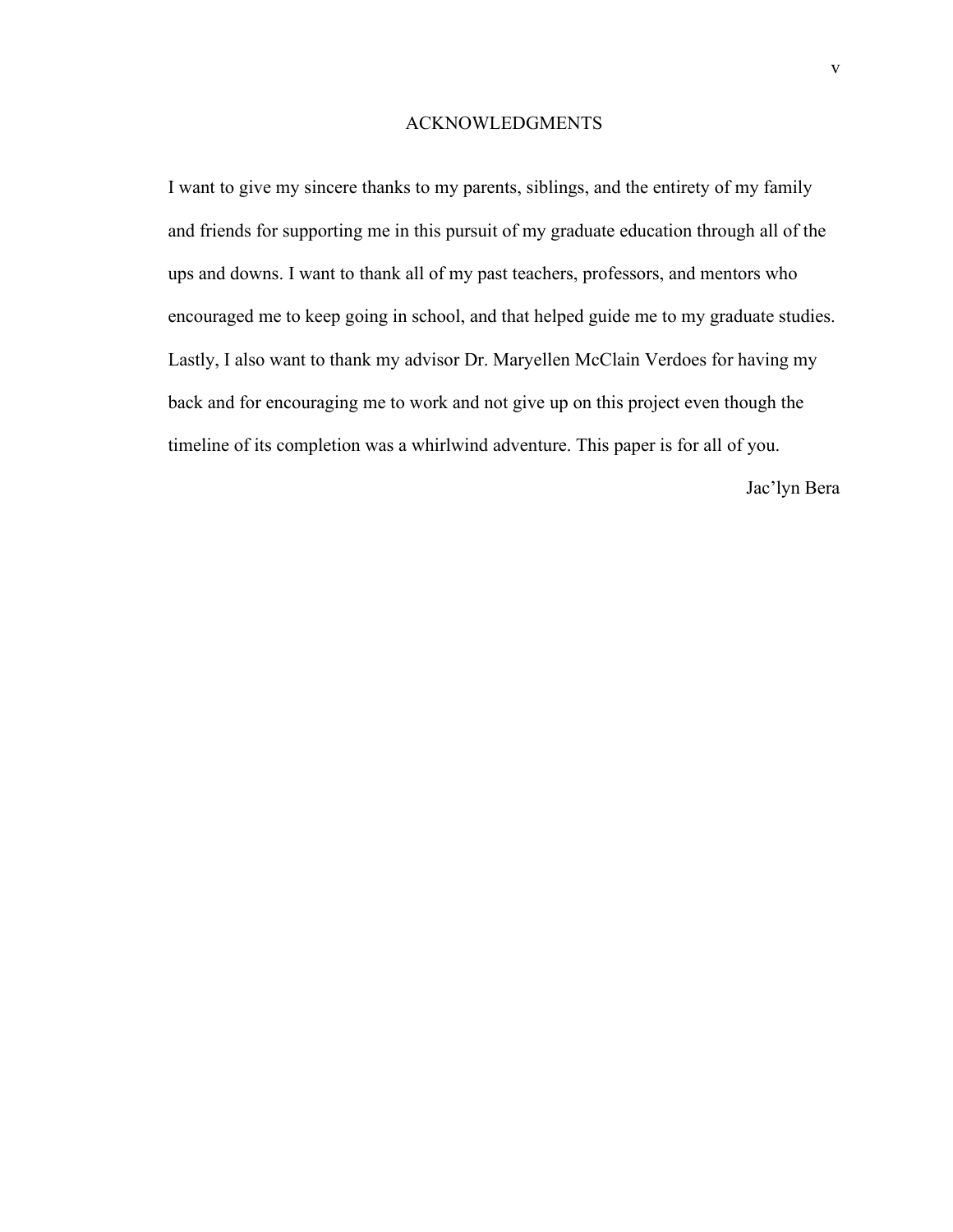# **CONTENTS**

|                | Page |
|----------------|------|
|                |      |
|                |      |
|                |      |
|                |      |
| <b>CHAPTER</b> |      |
|                |      |
|                |      |
|                |      |
|                |      |
|                |      |
|                |      |
|                |      |
|                |      |
|                |      |
|                |      |
|                |      |
|                |      |
|                |      |
|                |      |
|                |      |
|                |      |
|                |      |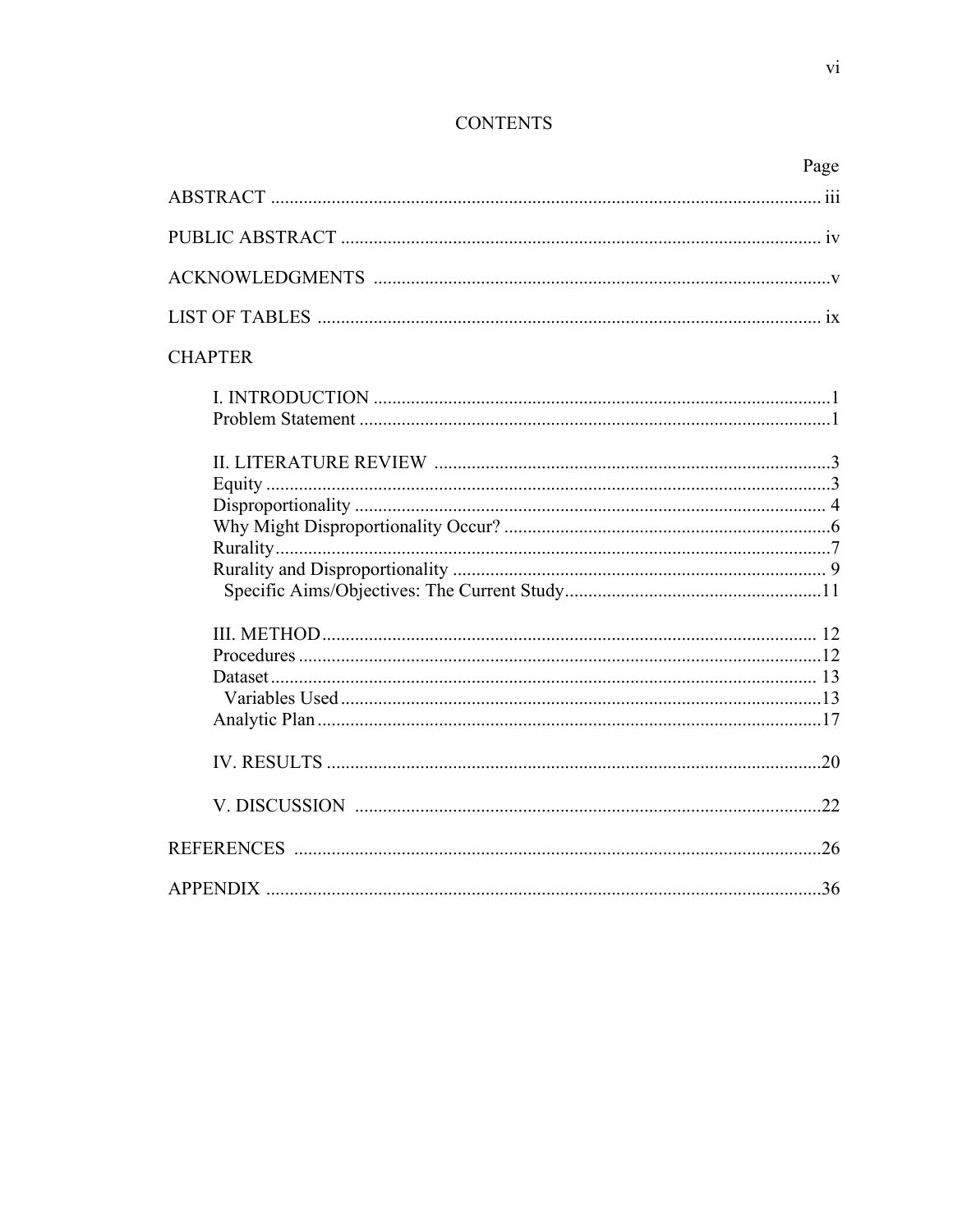# LIST OF TABLES

| Table         |                                                                                                                                         | Page |
|---------------|-----------------------------------------------------------------------------------------------------------------------------------------|------|
| 1             |                                                                                                                                         |      |
| $\mathcal{D}$ |                                                                                                                                         |      |
| 3             | Multiple Linear Regression Coefficients for Predicting Percentage of                                                                    |      |
| 4             | Multiple Linear Regression: Coefficients for Predicting Percentage of<br>students in Special Education with Locale Excluded (Rural Data |      |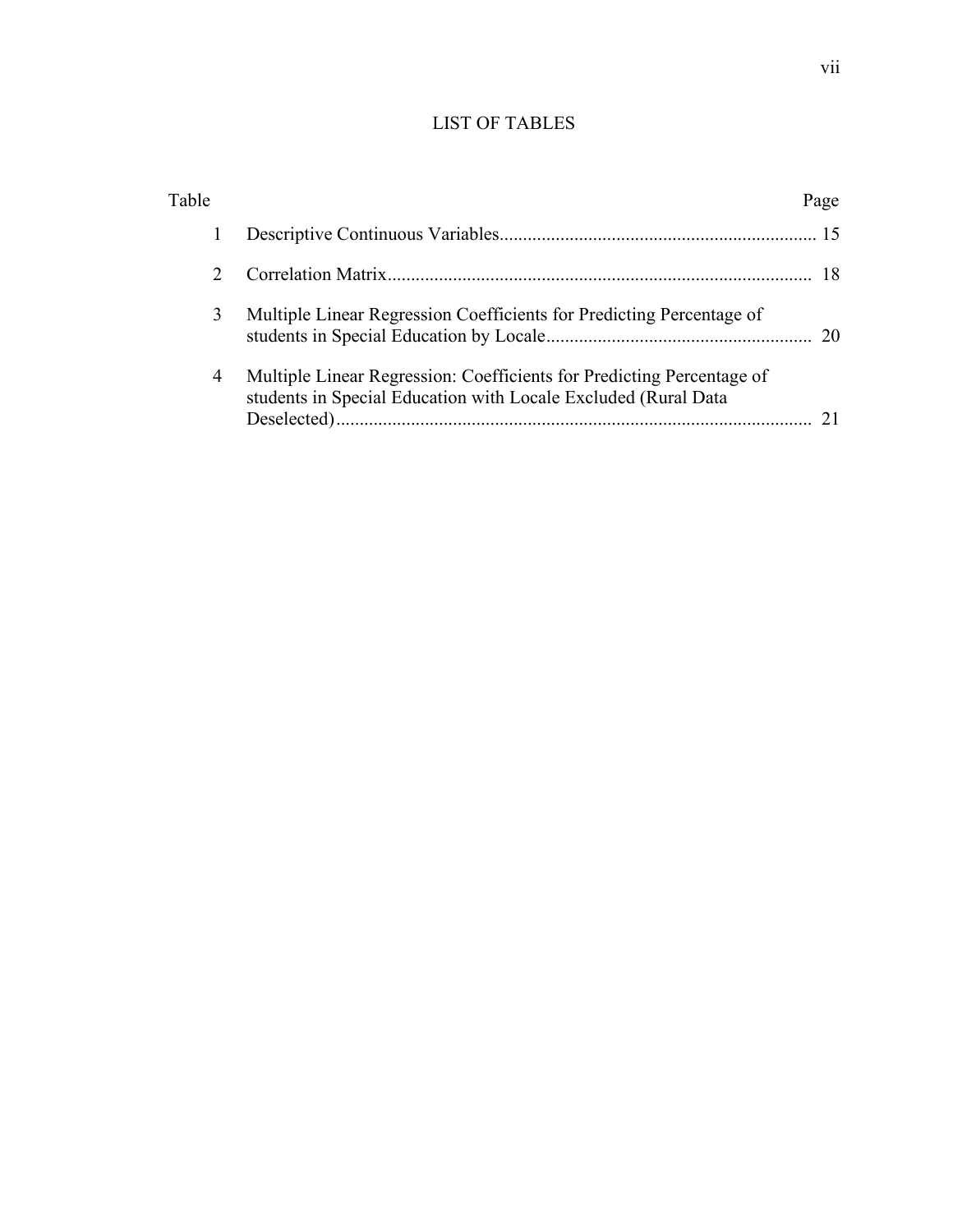#### **CHAPTER I**

# **INTRODUCTION**

## **Problem Statement**

Current literature that examines disproportionality and equity in schools mostly focuses on the urban environment, which has led to a significant gap in our understanding of the challenges of rural schools (Safer-Lichtenstein et al., 2021). Furthermore, there is even more limited research on rural racially and ethnically minoritized (REM) students who have disabilities (e.g., in-school service utilization, Duong et al., 2020; epidemiologic studies with rural youth, Angold et al., 2002) which impedes our understanding of rural needs, barriers, and successes for this historically underserved population. There is even less research focused specifically on rural students in the Rocky Mountain West (RMW) region of the United States (US), which is largely rural. The variability of communities that are classified as rural is wide-spread, and challenges in some rural communities may be vastly different from those in other locations, but it is of value to most rural education settings to identify trends within specific regions that influence disproportionality and equity for students of marginalized backgrounds and disabilities.

Disproportionality refers to a general difference in the outcomes and treatment of a given group based on membership—such as race, gender, or disability—and when occurring in special education results in unequitable practices in referrals and identification that originates from a systematic history targeted towards REM students and families (Sullivan & Proctor, 2016; Hosp et al.., 2003; Cruz & Rodl, 2018; Sullivan et al., 2020). The negative outcomes associated with disproportionality within special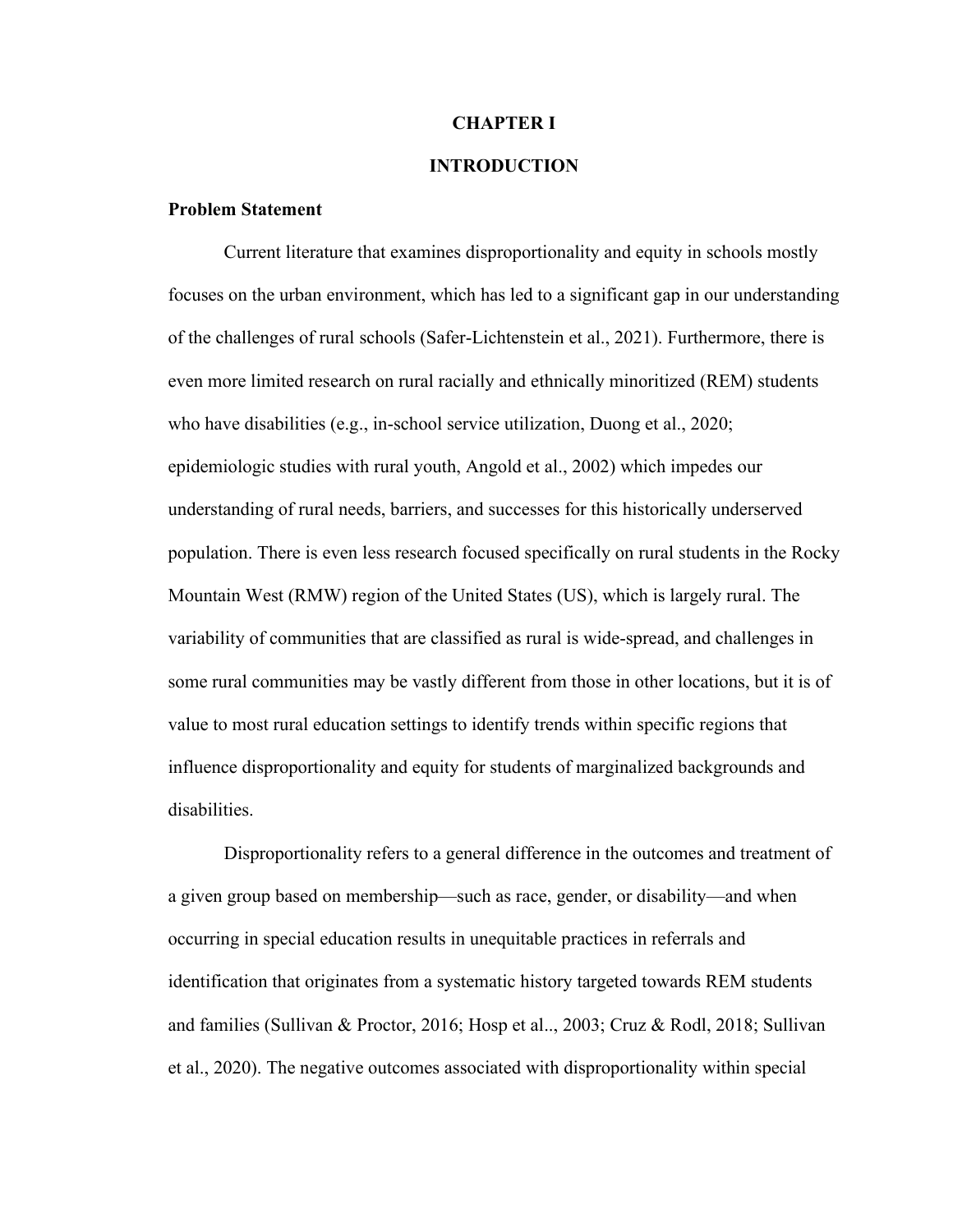education have impacted long- and short-term outcomes for REM students and their families, and includes more restrictive classroom placements, continuation of racial bias, and further alienates students and families who may already feel out of place within their predominantly White and able-bodied schools (Georgiades et al., 2013; Skiba et al., 2014; Sullivan, 2017; Sullivan et al., 2020; Sullivan & Osher, 2019). The creation, evaluation, and revision of legislation and tools to help minimize and eliminate disproportionality have been prominent across the nation; but small, rural communities have the potential to be pushed to the wayside due to small populations and sample sizes that often are sought out for research and program evaluation, leaving a large gap in our understanding of geographical and regional influences on disproportionality.

As a result of the minimal literature regarding RMW rural schools, and furthermore their minoritized and disabled students, there is value in exploring the intersectionality of these factors of identity in regard to disproportionality within special education. Understanding these factors serves as a critical area of research as it may assist in crossing barriers related to including rural communities in research and contributing to the needed literature. It is predicted that the results of this study will reflect that—like many prior research has shown in special education generally—there will be a relation between the percentage of minoritized students and the percentage of children receiving special education services within rural schools of states located in the RMW region of the US.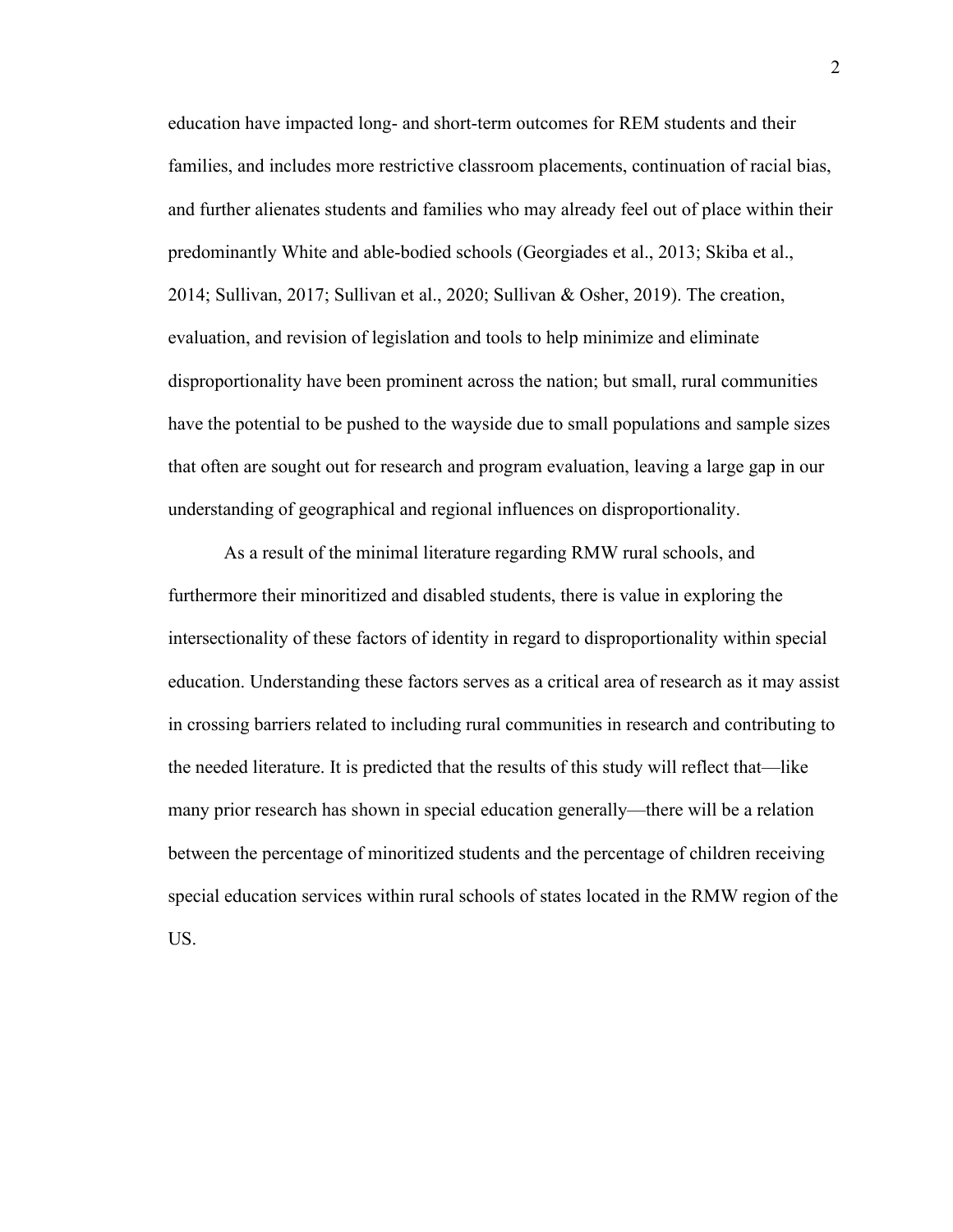#### **CHAPTER II**

# **LITERATURE REVIEW**

### **Equity**

Equity, equality, and uniformity are all aspects of the standardization of the system of special education identification within the United States; yet, even in the wake of legislation that aims to decrease the presence of disproportionality within REM students in special education programs, the loss of equity may be the cost of standardization that students from minoritized backgrounds are paying (Bollmer et al., 2007; Cramer et al., 2018; Sullivan & Osher, 2019). This can be accounted for in the record of continued segregation of REM students through placements in more restrictive learning environments and more time spent outside of the general education classroom (Tefera et al., 2020; Thorius, 2019 Zion et al., 2011). Even the current model of how schools operate—which is based on age, is teacher driven, and determined on compulsory attendance—is problematic by-design that hinders equity and creates more barriers for people with less privilege within our society (Zion et al., 2011). Because of these systematically placed barriers, the need for equity consciousness, the understanding and awareness of patterns and factors that may influence inequitable outcomes, is vitally important to understanding how to deconstruct factors that lead to disproportionality within special education programs (Pazey et al., 2012; Whitley et al., 2020). Given the changes across education delivery, service provision, and inclusivity in the classroom as a result of the COVID-19 pandemic, the impacts and importance of equity within programs such as special education remain a present and relevant topic (Sullivan et al., 2021), especially for students who receive special education services (Harris et al., 2021).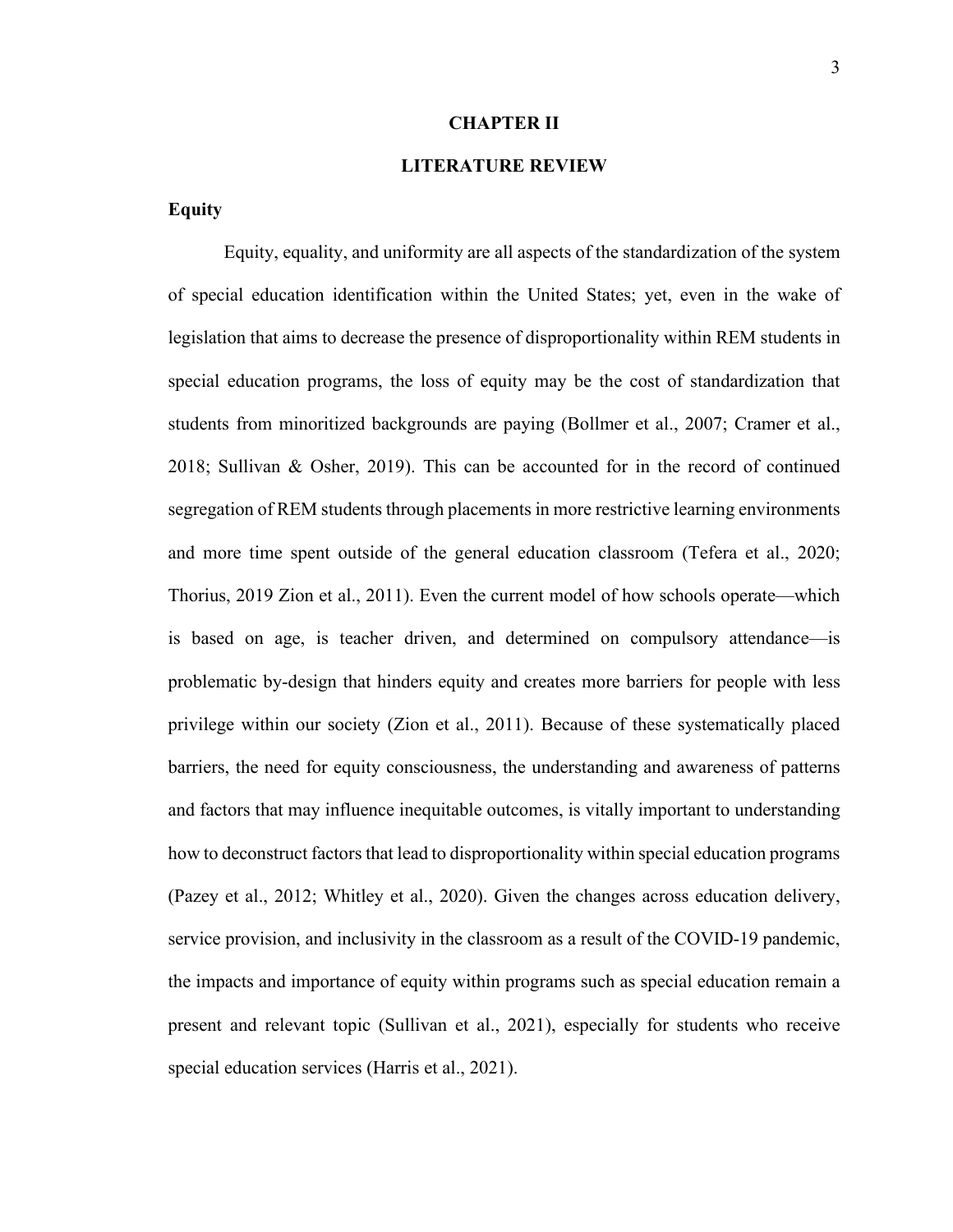### **Disproportionality**

Disproportionality refers to a general difference in the outcomes and treatment of a given group based on membership, such as race, gender, or disability (Sullivan & Proctor, 2016). Within special education, disproportionality results from unequal standardized referral and identification practices that stem from systematic inequalities targeted at minoritized communities (Cruz & Rodl, 2018; Hosp et al., 2003; Sullivan et al., 2020). Research has recently brought forth the complexity of disproportionality and has demonstrated that student gender, race, socioeconomic status, and suspension frequency are the best predictors of special education identification (Skiba et al., 2016; Sullivan & Artiles, 2011; Sullivan & Bal, 2013). There are variations to the experiences among REM individuals based a person's racial/ethnic background, such as the high levels of discrimination and socioeconomic disadvantage present in Black and Latinx communities, and the perpetual "foreigner" label and model minority myth placed upon Asian communities (Georgiades et al., 2013; Han, 2018; Sullivan et al., 2020).

Disproportionality in special education is harmful because it impacts students access to least restrictive learning environments, perpetuates of racial biases through certain classification and placements within special education, and results in under and over identification for special education services leading to suboptimal educational programming and services (Skiba et al., 2014; Sullivan, 2017; Sullivan & Osher, 2019). The history of disproportionality of REM students has remained a primary issue at the forefront of special education (Skiba et al., 2005; Skiba et al., 2006; Thorius, 2019) and the factors contributing to the disproportionate representation of minoritized students have been explored by various studies across the last few decades (Hosp et al., 2003; Skiba et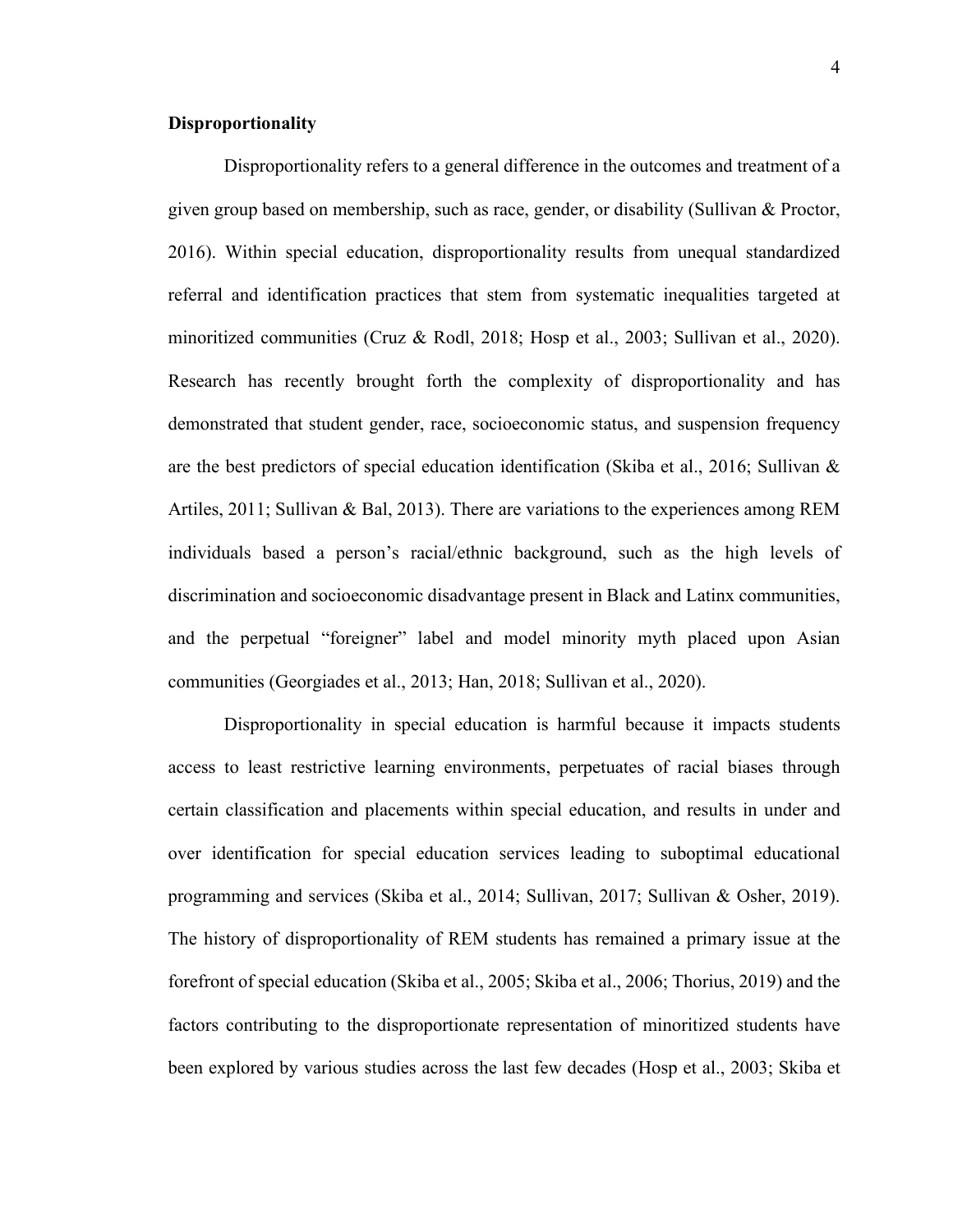al., 2014; Kincaid & Sullivan, 2017). Factors that have been explored in previous research includes poverty, school resource availability, academic success, behavioral variables (Cruz & Rodl, 2018; Skiba et al., 2005, Skiba et al., 2016), referral rates (Hosp et al., 2003), English language learner (ELL) status (Barrio, 2017; Fish, 2017; Klinger et al., 2006), academic achievement (Hosp et al., 2004), and teacher perceptions of factors (Skiba et al., 2006; Sullivan et al., 2020). Across all variables, it has been noted that the relations with disproportionality in special education are complex and varying (Fiedler, 2008; Skiba et al., 2005; Sullivan & Artiles, 2011). Factors such as poverty have been suggested as catchall causes, but have been debunked and is not an independent cause for disproportionality, rather one of many contributing elements (Kincaid & Sullivan, 2017; O'Connor & Fernandez, 2006; Skiba et al., 2016).

Experiences with disproportionality may vary across R/EM groups (Hosp et al., 2003). For example, Black students have historically been disproportionally placed in special education compared to their non-Black peers despite the ongoing work to address this inequity (Aston et al., 2020; Skiba et al., 2014; Zion et al., 2011). Previous studies have also highlighted that Black students are 2.5 times more likely to be identified for special education under the Intellectual Disability (ID) eligibility category and 1.5 times more likely to be identified with Emotional Disturbance (ED) than their White and non-Black peers, respectively (Hosp et al., 2003; Hosp et al., 2004; Skiba et al., 2005; Sullivan & Artiles, 2011). Similarly, Native American students have been overrepresented in the Learning Disability (LD), ED, and ID categories (Hosp et al., 2004; Skiba et al., 2006, Sullivan et al., 2013). When examining racial/ethnic groups for underrepresentation in special education, Pacific Islanders have been underrepresented in almost all special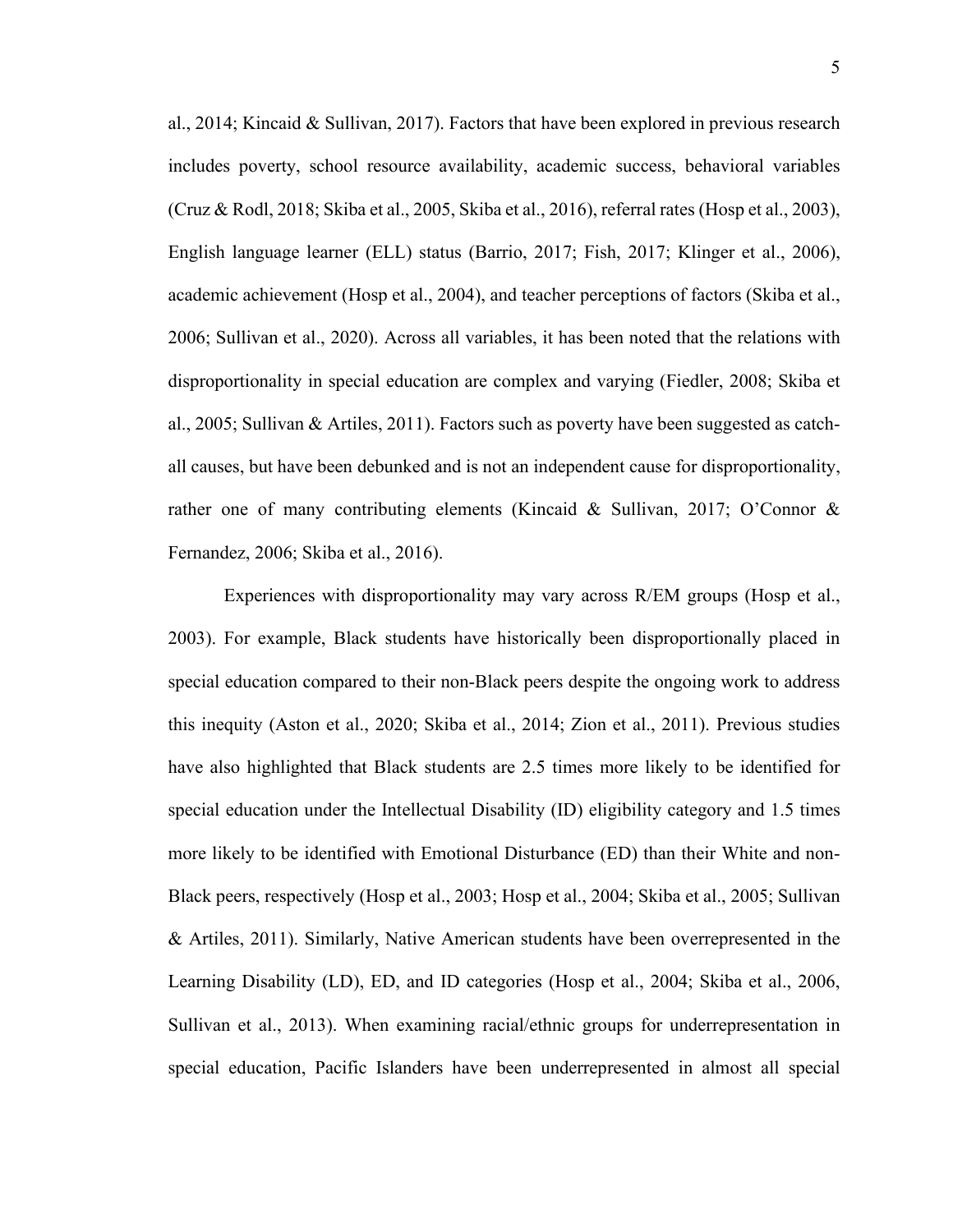education categories, as are Asian American and Latinx students (Hosp et al., 2004, Sullivan et al., 2013, Sullivan et al., 2020). These data reflect the varying experiences students have with disproportionality and demonstrate both the individualized and localized impacts within a given minoritized community.

#### **Why Might Disproportionality Occur?**

Teacher referrals make up a large majority of special education referrals, primarily for emotional and behavioral concerns (Raines et al., 2012). The attitudes and perspectives of teachers, especially in communities with high-turnover rates (Monk, 2007), play a role in the implementation of inclusive classrooms for students with disabilities (Ross-Hill, 2009). Current literature suggests that many teachers perceive that special education is the only resource available to help students who are struggling in school, which may include factors such as the students' socio-economic status, behaviors, and complex relations to race/ethnicity, differences between student ability and the expectations placed upon student population by state and federal standards, and ineffective policy (Albercht et al., 2012; ; Kim et al., 2021; Skiba et al., 2006; Sullivan et al., 2013; Sullivan & Osher, 2019). Because of these implicit biases, minoritized students are more likely to be placed in restrictive environments than their White peers, less likely of being placed in gifted programs, and experience negative social outcomes that increase the likelihood of dropping out of school (Ahram et al., 2011; Fish, 2017; Raines et al., 2012).

There have been a variety of approaches considered for reducing disproportionality such as the Checklist to Address Disproportionality in Special Education (CADSE) (Fiedler, 2008), implementation of multi-tiered systems of support or Response to Intervention (RtI), district level policy change, training professionals to engage in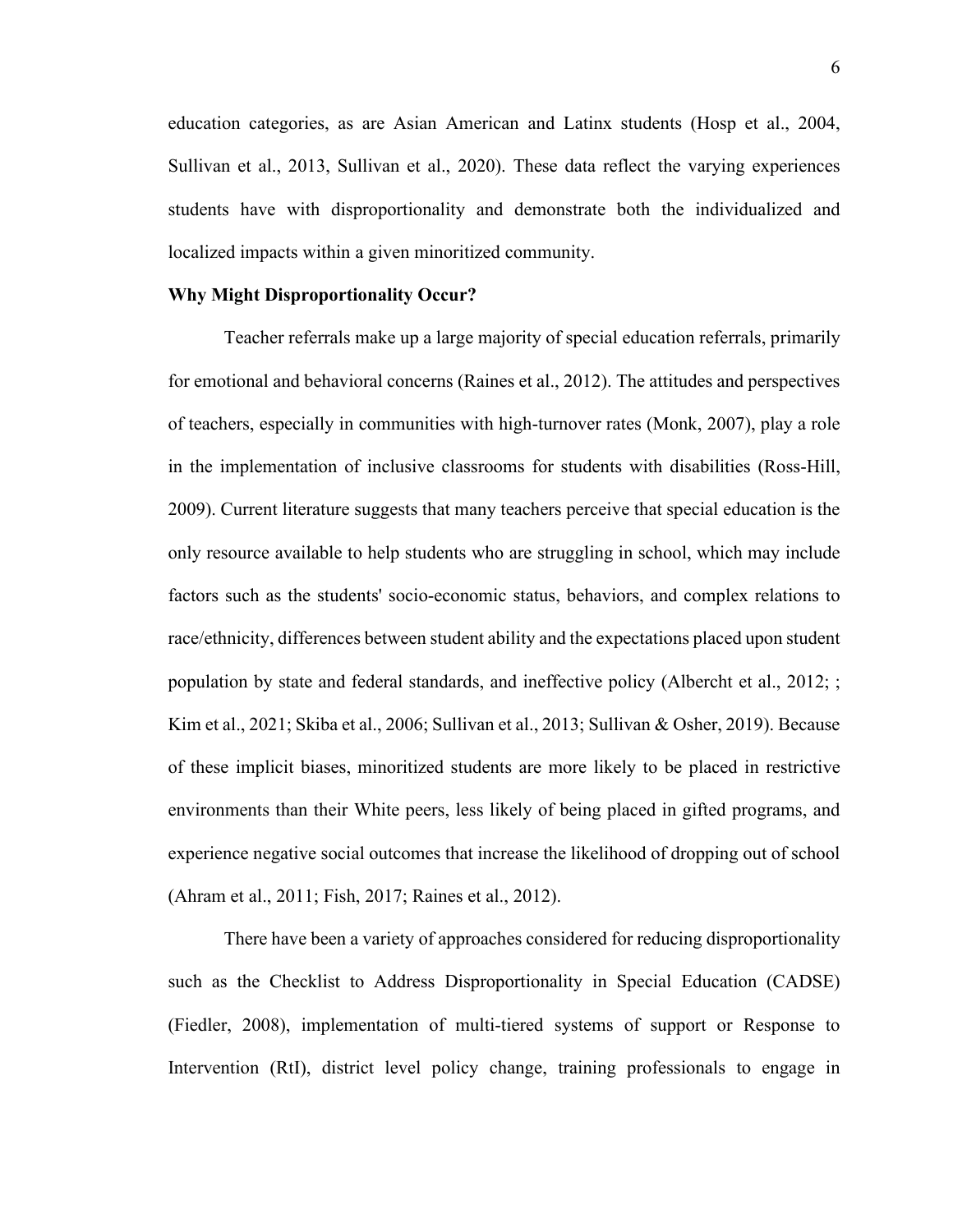culturally responsive practices (Ahram et al., 2011; Barrio, 2017; Sullivan & Proctor, 2016). All of which are supposed to be supported by the 15% of special education funding that is reserved for deconstructing disproportionality within school districts (Sullivan  $\&$ Osher, 2019). However, these same policies and practices leave a large portion of interpretation open at the state level to what is defined as significant disproportionality, creating a loophole that contributes to the presence of disproportionality despite the Individuals with Disabilities Education Act (IDEA)'s efforts (Albercht et al., 2012; Sullivan & Osher, 2019 ).

One of the primary suspected reasons for disproportionality is the element of cultural differences between teachers and their students, and overall school demographics. Students who come from minoritized backgrounds that are largely different from that of their teachers are more likely to be referred for behavioral problems and may be removed from the classroom, likewise when there is more cultural match, behavioral referrals and removal from classrooms are significantly lower (Fish, 2017; Good et al., 2010; Hosp et al., 2003; Hoover et al., 2018; Skiba et al., 2014). An example of this is if there is a highminoritized enrollment rate of students, there is a lower likelihood of identification of minoritized students than in schools with low-minoritized enrollment rates (Sullivan et al., 2013). Furthermore, the referral process and placement in special education services are often more complicated for students who are bilingual, which stems from factors such as school/district level referral practices (Klinger et al., 2006) and the bias of the intellectual assessment tests that may give students who are bilingual a disadvantage due to the cultural loading of the items (Aston et al., 2020). However, there is still limited research on language status and disproportionality in the public education system (Sullivan et al.,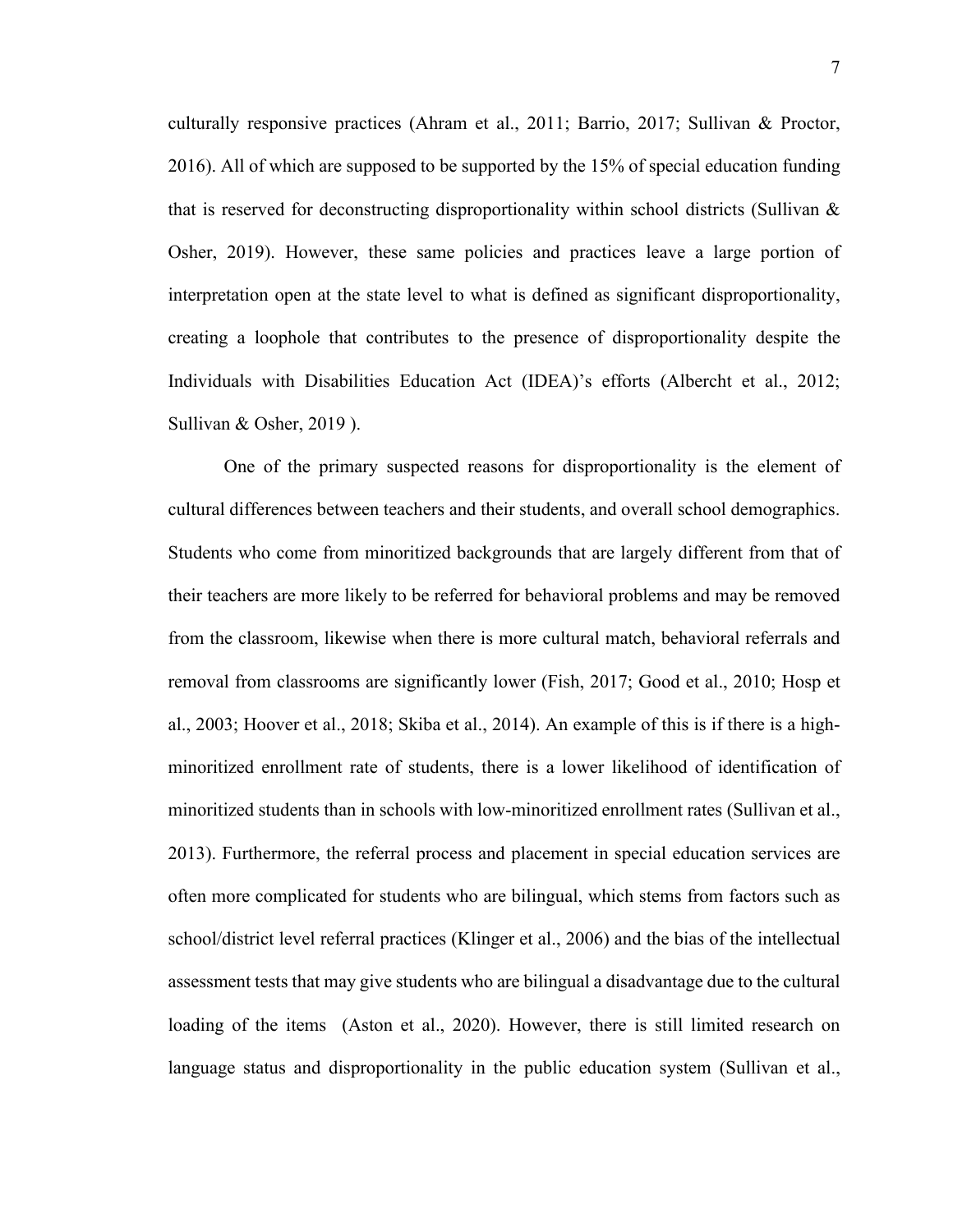2013), but the lasting impacts of disproportionality are being recognized in the notable, poor, post-school outcomes for these students, and is attributed to the lack of implementation of evidence-based practices within the classroom settings for ELL students (Fish, 2017; Gothberg et al., 2019).

#### **Rurality**

Rural communities are often characterized by their small populations, distance from large urban and suburban centers, low-resource availability, and limited economic prospects that often results in a greater likelihood of lower socio-economic status and poverty (Howley et al., 2009; Monk, 2007; Safer-Lichtenstein et al., 2021; Scarpa et al., 2020). Rurality has multiple definitions that can vary based on the context and purpose of classification, though it is often defined based upon measurements of county level data which can be largely variable based on county size and centers of population density (Probst et al., 2018; Tieken & Montgomery, 2021). For the purpose of this study, rurality is defined by combing the United Census Bureau (2010) definition of "any population, housing, or territory not in an urban area [more than 50,000 people]", and Probst and colleagues' (2018) definition which is county based and uses the terms "large" rural and "small" rural to refer to population size to account for the population range of "non-urban" of 10,000-50,000 as a large rural community, and a population of less than 10,000 as a small rural or frontier community.

Approximately 12 million children live in the rural communities of the United States of America, with approximately 30% of all public schools in rural settings (Hott et al., 2021; Probst et al., 2018); and because of the defining factors of rurality, these components impact the availability of resources in public schools and communities (e.g.,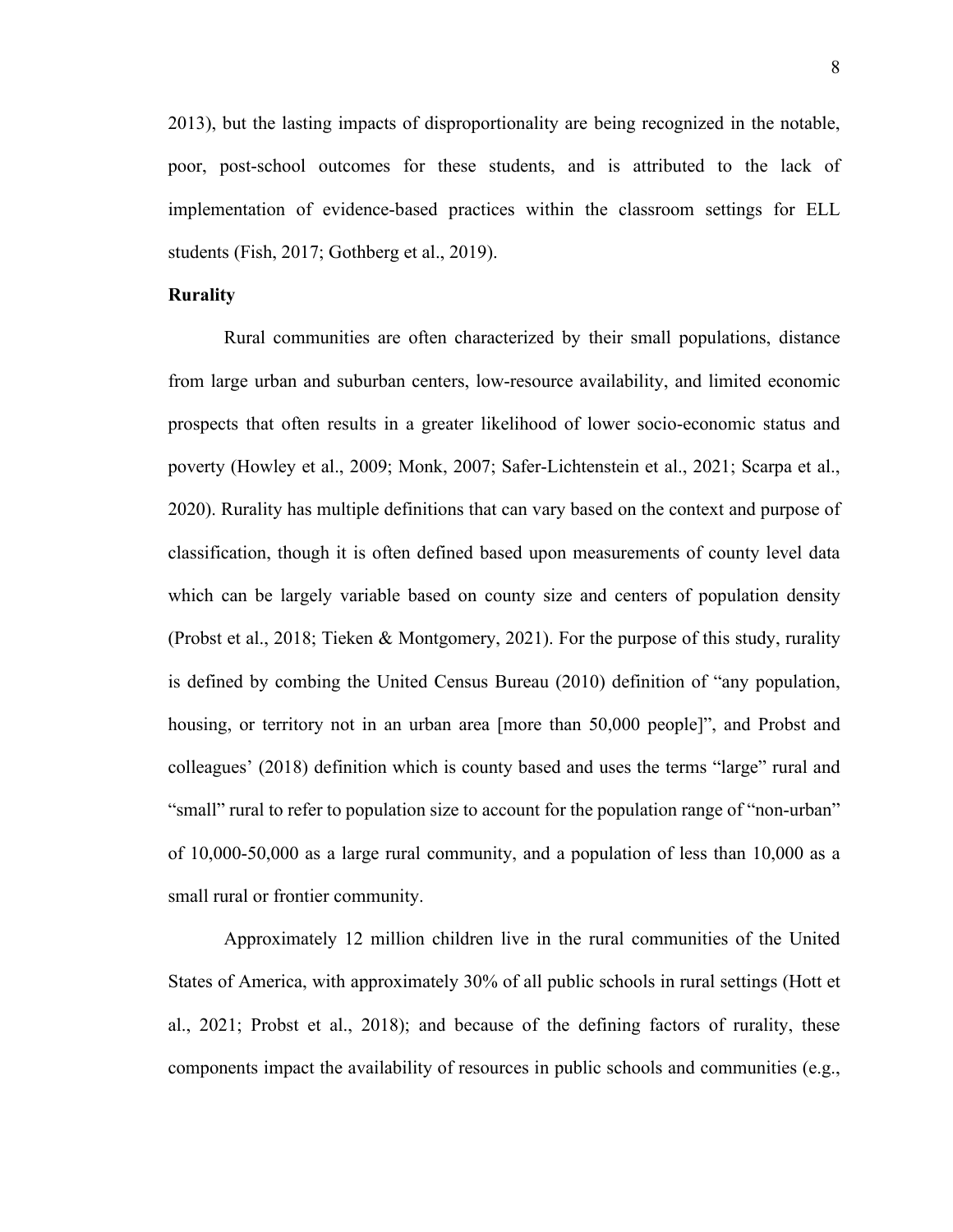limited access to specialists and professional development trainings, funding for schools; Hott et al., 2021; Howley et al., 2009), and are barriers for the inclusivity of students with disabilities (Belion et al., 2000; Farmer et al., 2011). Rural stressors also impact the quality of teacher mental health, burnout in rural communities, and state and federal policies that aim to help but end up harming in the process, which further contribute to the difficulties of hiring teachers, special education teachers, and school mental health and psychology personnel (Hott et al., 2021; Howley et al., 2009).

Additionally, community perspectives, traditions, and cultures can be contributing factors to disparities in rural communities (Rural Health Information Hub, 2021; Scarpa et al., 2020; Wilger, n.d.). Limited resources and funding often result in the need for innovative and efficient solutions to challenges faced within public schools and their communities at large, including the demand for teachers to take on more roles, and for the community to come together in support of local schools (Monk, 2007). The resource shortage within rural communities at large is also an element of community make-up, as rural areas often have long histories of resilience and self-sufficiency, there can be resistance to utilizing existing resources or new resources being introduced even if it they are in great need (i.e., physicians, dentists, mental health professionals, and social workers; Probst et al., 2018; Safer-Lichtenstein et al., 2021).

Within the Rocky Mountain West (RMW)—Arizona, Colorado, Idaho, Montana, Nevada, New Mexico, Utah, and Wyoming—there is limited research regarding special education literature in the rural communities of these states. This is largely due to the risk of identifying information due to small cell sizes of data, as well as the large geographic areas which many of the RMW states cover. This means that often times communities are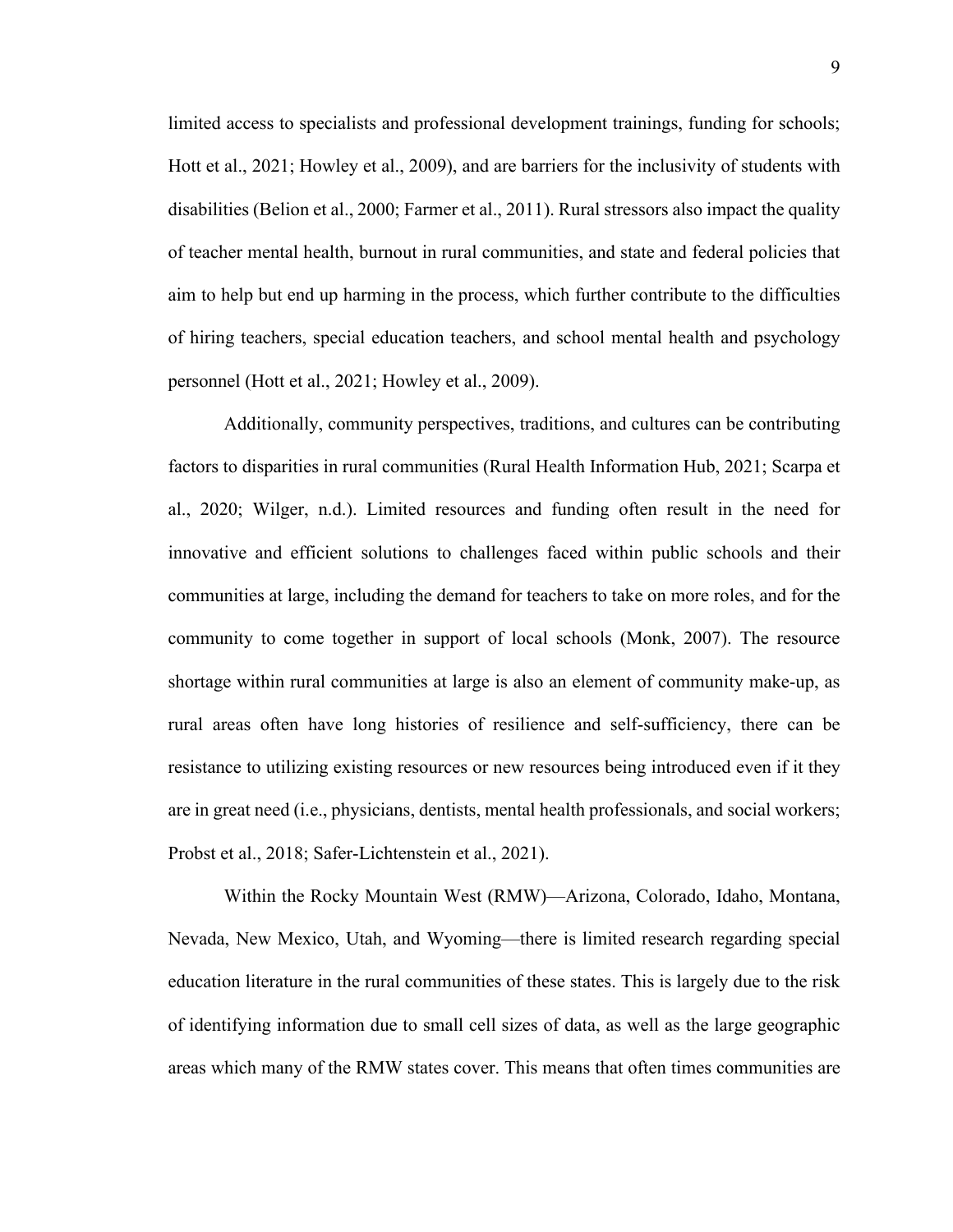spread out across expansive areas of land, and host additional limitations to access of resources to remote regions. Furthermore, most of these states have a large rural population, many of which are considered to reside in underserved communities both for primary and mental health care (Singh et al., 2019). This further impacts the barriers of rural living and are typically the only focus of research related to physical and psychological health. By increasing the school-based equity research we do with rural communities, more of these barriers may lead to solutions, and the lens of rural struggle in education may begin to shift to one of rural successes, both of which are ever present within these spaces.

#### **Rurality and Disproportionality**

Across locations and communities, rural or urban, the predicting elements and patterns of disproportionality may vary, but as Sullivan and Artiles (2011) suggest, "the root causes are the same". Rural and non-rural areas are similar in the number of overall students present in special education, but the higher rates of poverty in rural areas increase the likelihood of a student being evaluated for a disability (Sutton et al., 2003). Additionally, rural states like Wyoming, have been noted as having high risk ratios which could suggest that the resources for disproportionality are not being utilized in these communities (Barrio, 2017). There is a notable difference between rural and suburban schools when it comes to the prevalence of ID, specifically in poor rural areas where more students were identified as being in a lower economic status (Knight et al., 2014), further highlighting the notion that students are more likely to be identified with ED in school with a high proportion of free/reduced price lunch. (Sullivan et al., 2013). Furthermore, rural schools are over representative of students with ID, and students with autism (AU) are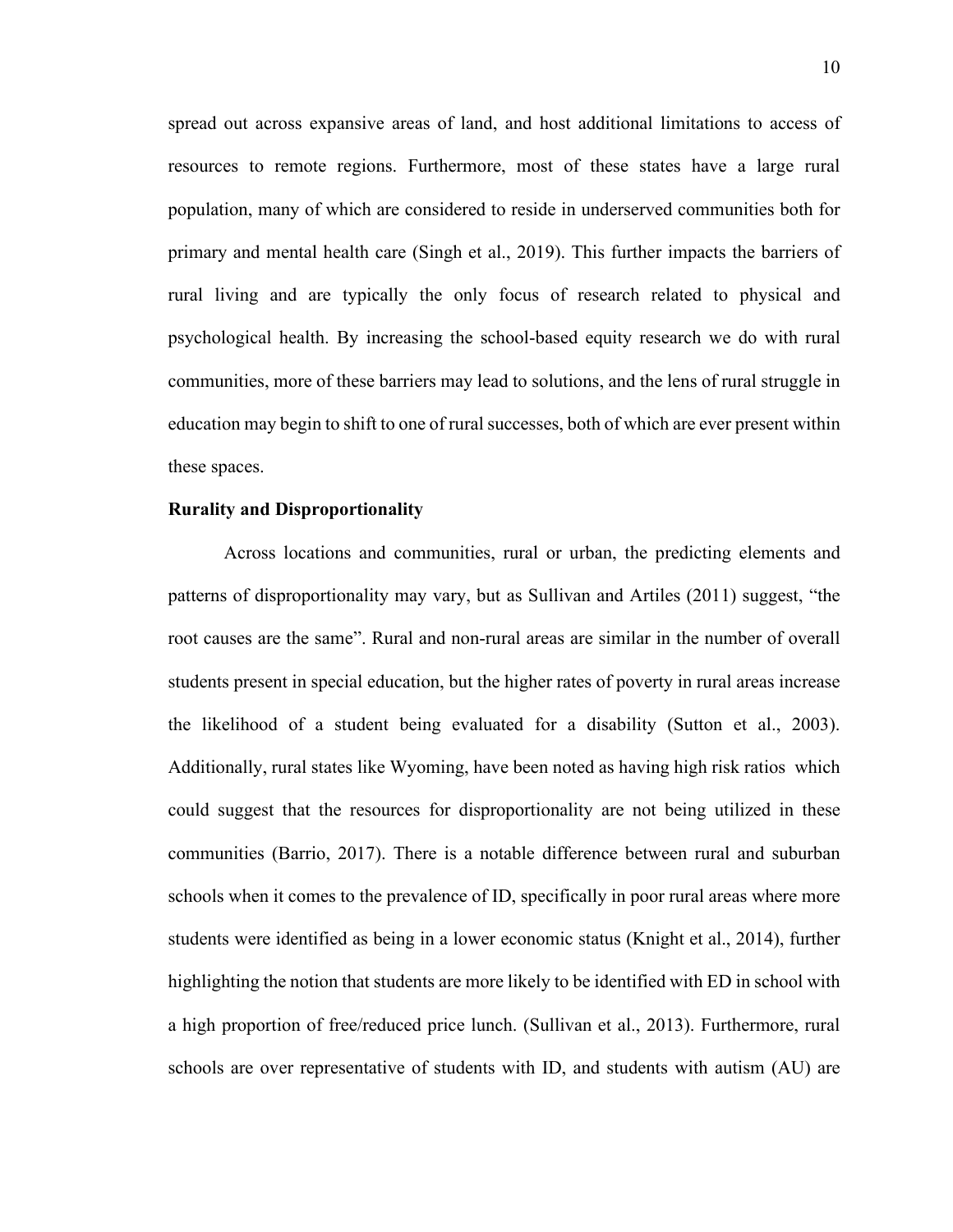underrepresented when compared to non-rural communities (Kim et al., 2021; Singh et al., 2019). Due to the small sizes of many rural communities, they are often considered to have fewer minoritized students and are often excluded from research, which has led to a significant gap in the literature and understanding of how disproportionality may impact students in rural settings (Hosp et al., 2004). Despite this historical trend in population demographics, there has been an increasing presence of diverse student population in rural communities (Hoover et al., 2018), and this increase is significantly prominent in rural communities with high degrees of poverty (Farmer et al., 2011). While disproportionality has remained an important topic, and the presence of discrepancies has been well noted at the state and federal levels, these studies lose a large majority of smaller, local distinctions in the data, and make it harder for inequality to be addressed and changed in these smaller settings (Safer-Lichtenstein et al., 2021; Sullivan & Artiles, 2011).

#### **The Current Study**

Due to the sparse literature surrounding the role rurality may play in special education disproportionality, this study seeks to contribute research on the impact of rurality by examining special education populations within the regional states of the RMW, a largely rural portion of the US. Because of the limited research on rurality and disproportionality , and the absence of regionally specific research for the RMW, one of the goals of this study is to assist in opening the scope of research within these communities despite their historically small cell sizes of data. The primary questions I seek to answer are: (1) Does rural status of school districts in the RMW region of the US predict the percentage of students in special education, while taking into account the percentage of REM students and district-level socio-economic information? and (2) Within rural school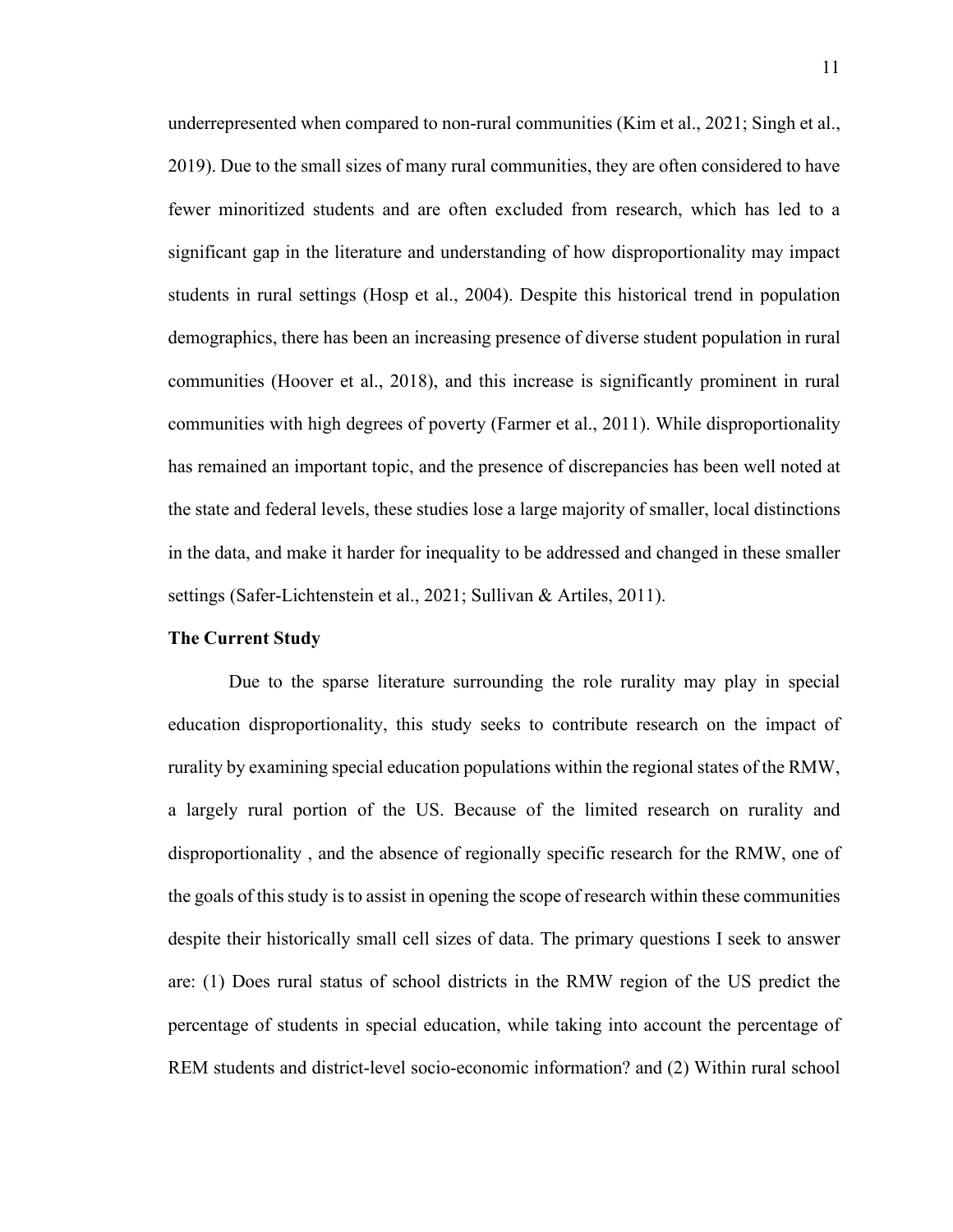districts in the RMW region of the US, do district variables related to minoritized student populations and socio-economic information predict the percent of students in special education? It was hypothesized for research question 1, that the significant predictor for the percentage of students in special education would be district location. It was hypothesized that for research question 2, that specifically within rural schools, districtlevel variables such as REM, non-English language use , and socioeconomic status would be significant predictors of percentages of students receiving special education services.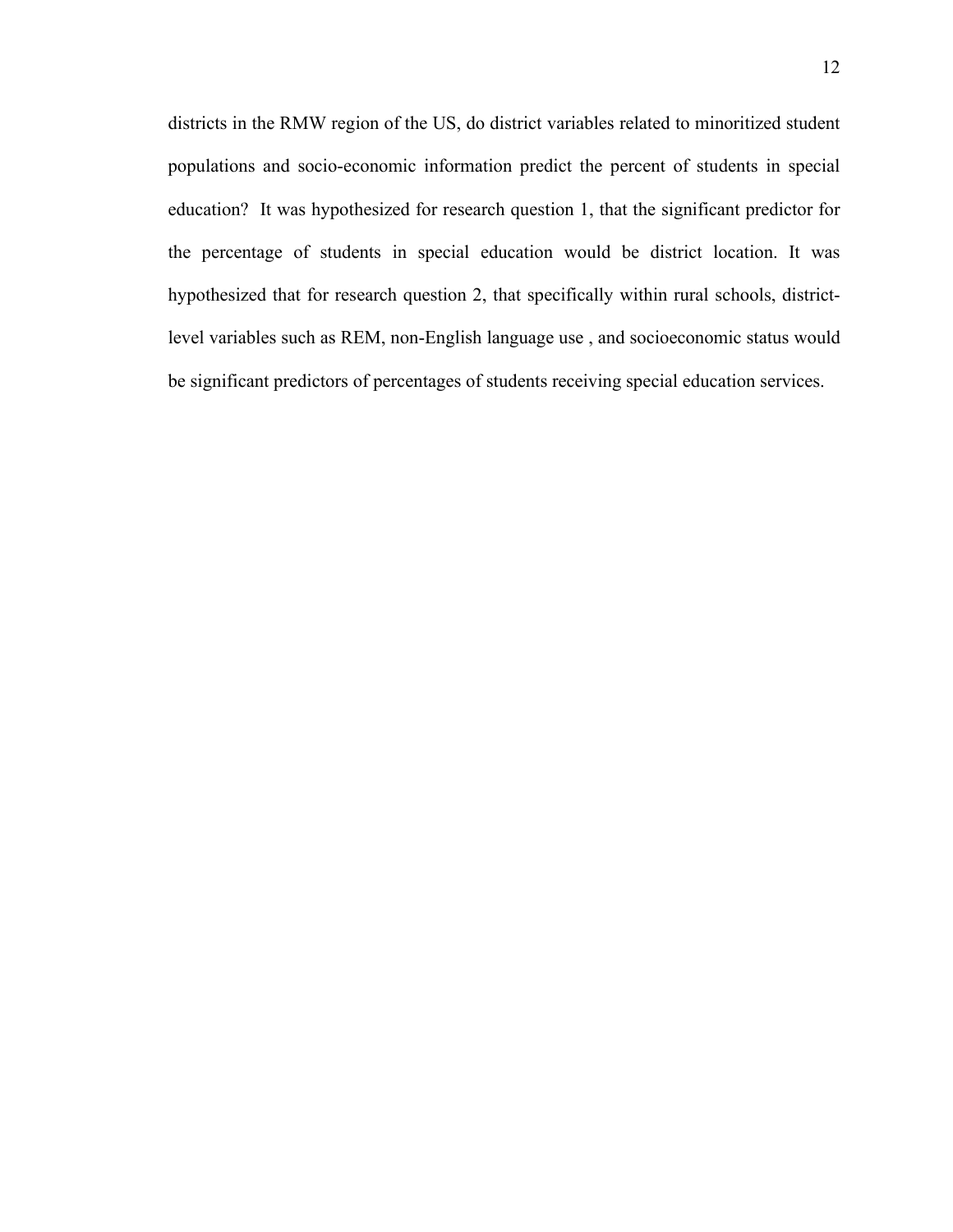#### **CHAPTER III**

#### **METHOD**

# **Procedures**

I collected school district data reflecting states in the RMW<sup>[1](#page-20-0)</sup> region of the US. All data were collected from the National Center for Education Statistics (NCES; Institute of Education Science, 2021) website.

#### *Data Extraction and Entry*

District data obtained from NCES for district rurality was inputted into REDCap (see Appendix A), a secure, web-based software platform designed to support data capture for research studies (Harris et al., 2009; Harris et al., 2019). The following district level data were also collected: SES (as determined by percent of students whose family's income is below the federal poverty line level and by the percentage of students whose families use food stamps/SNAP benefits), median family household income, percentage of primary languages spoken at home (English, Spanish, Indo-European, Asian), the percentage REM students (Black or African American, Hispanic/Latinx, Native American, Asian, Pacific Islander/Hawaiian, other, and two or more) NSCE district locale status (12 categories: City (Large. Midsize, Small), Suburban (Large, Midsize, Small), Town (Fringe, Distant, Remote), Rural (Fringe, Distant, Remote) (NCES, 2022), and the percentage of students receiving special education services (the percentage of students with disabilities. The county population was also entered into the Redcap file per district and was categorized based on geographic/population

<span id="page-20-0"></span><sup>&</sup>lt;sup>1</sup> Arizona, Colorado, Idaho, Montana, Nevada, New Mexico, Utah, Wyoming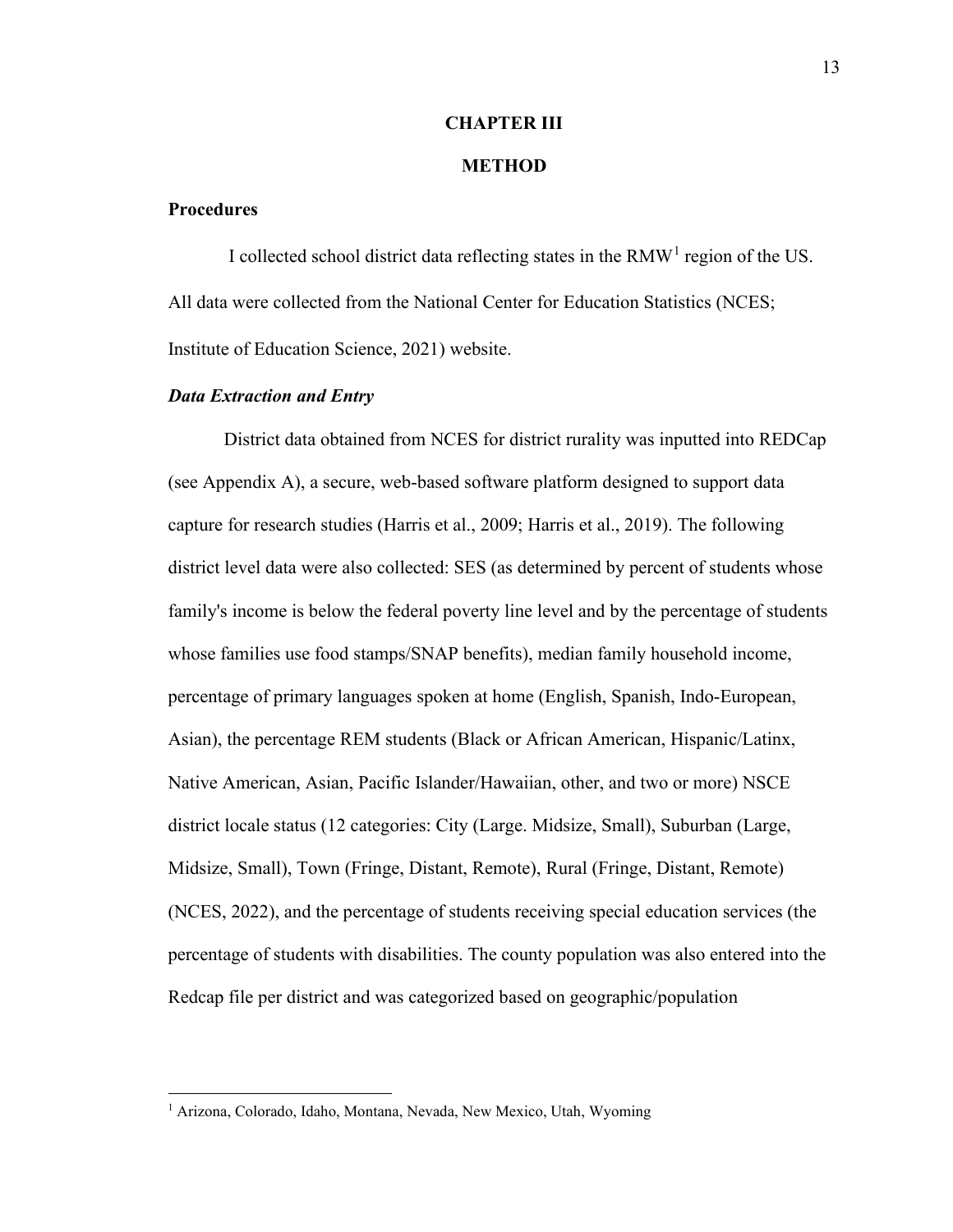classification (defined as urban, large rural, small rural/frontier; Probst et al., 2018; US Census Bureau, 2010). All NCES reported data were from the 2015-2019 school years. **Dataset**

A total of 1220 RMW-region school districts were represented in the dataset. For minimal requitement for data entry in the study, district data had to include student population and demographic percentages for the school district community. This resulted in 1098 districts included in the dataset. School district locales variables were further collapsed into four groups: City/Urban ( $n=87$ ), Suburban ( $n=61$ ), Town ( $n=226$ ), Rural (n=724). Data entry was completed primarily by myself, with minor assistance from an undergraduate research assistant. The undergraduate research assistant completed training under my supervision and direction on how to enter and catalogue the dataset before beginning the data entry process.

#### *Variables Used*

The following variables from the compiled dataset were used in the current study: percentage of students in the district with disabilities, percentage of students race/ethnicity, percentages of primary languages spoken in the home, percentage of families below the national poverty level, and the percentage of families eligible for food stamps/SNAP benefits. Two variables were created after data entry: the percentages of all REM students in the district were collapsed into a variable that captured all non-white REM data labeled "REM". The second new variable created was the collapsed percentages of students whose primary language is not English at home, wherein all non-English language data was condensed and labeled "non-English". Both new variables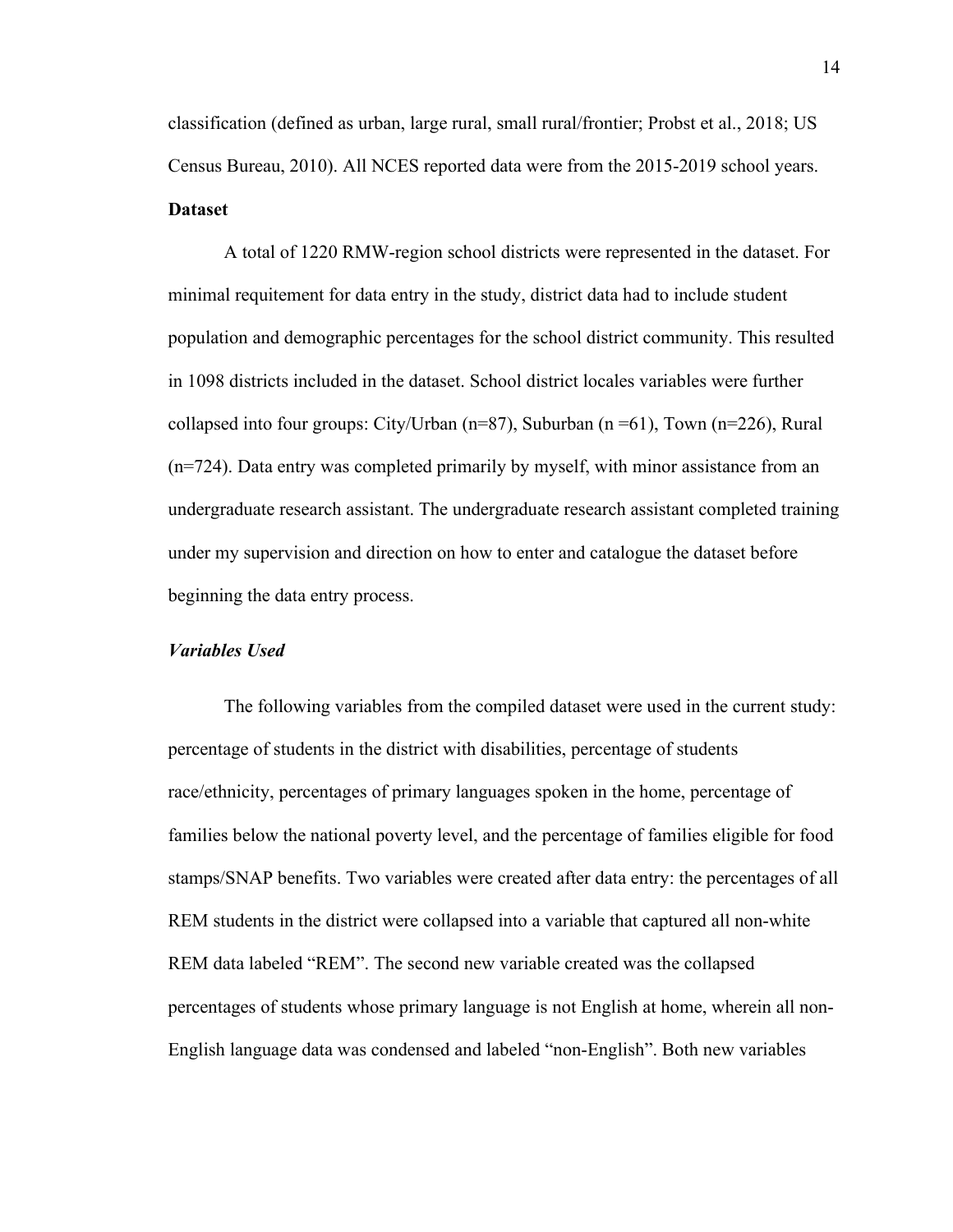were created due to the small representation each race/ethnicity, and language had per district.

A total of 733 districts had valid data for percentage of students with disabilities  $(n=733, M=5.23, SD=5.73)$ , 734 districts had valid data on primary languages spoken at home (English (84.71%), Spanish (11.93%), Indo-European languages (0.75%), Asian Pacifica languages (0.42%), and other languages (2.17%)), and 1079 districts had valid data for race and ethnicity (White (73.78%), Black (1.12%), Latine (15.93%), Asian (0.77%), Native/Indigenous (6.44%), Pacific Islander (0.07%), Other (0.08%), Two or more (1.90%). A MANOVA was conducted to determine if there was significant variability of these demographic factors across school district locales. Results from the MANOVA indicated there were significant variability of these variables across the data set,  $F(48, 716) = 8.695$ ,  $p \le 0.001$ . Table 1 displays descriptive statistics of variables used.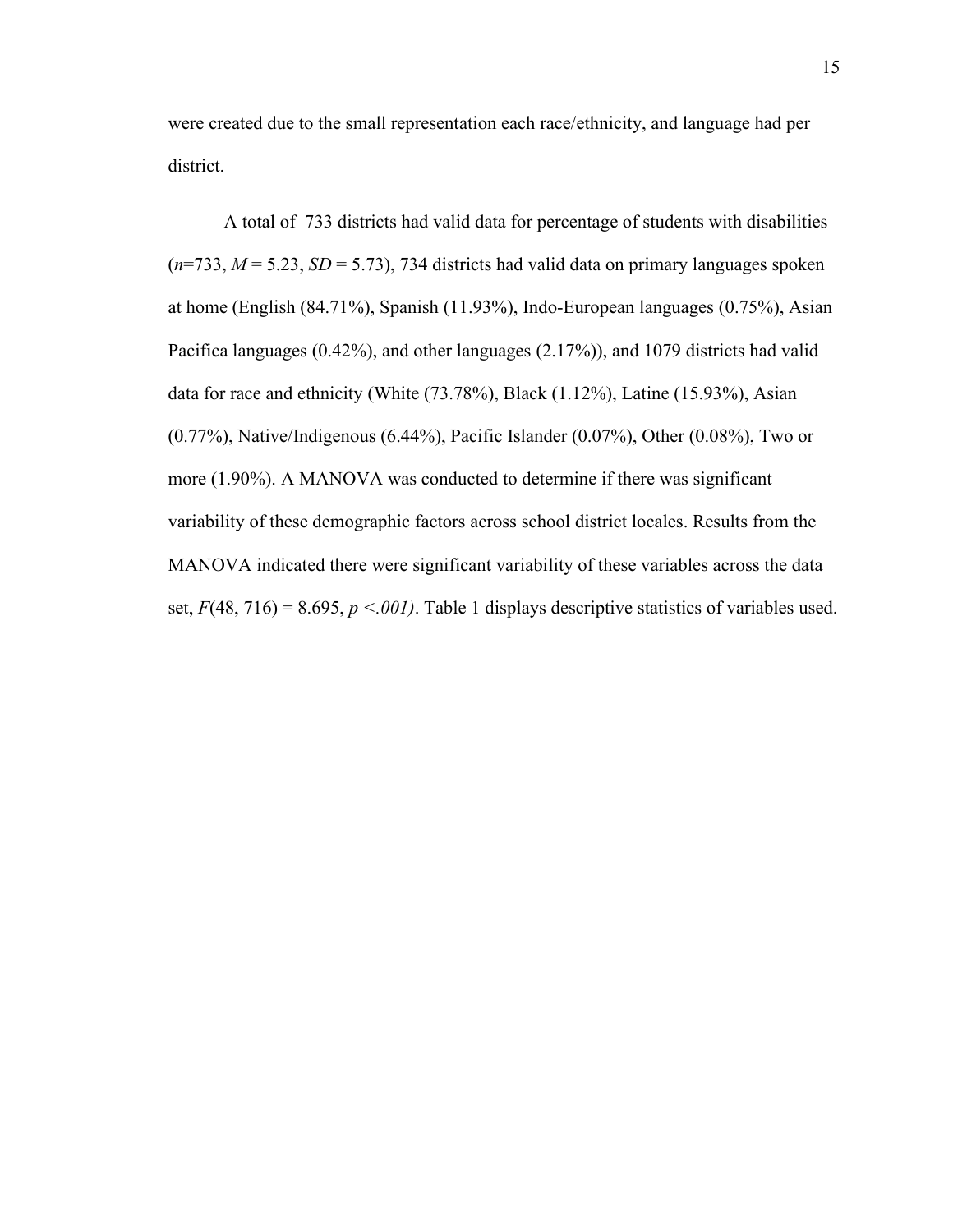| Variable          | Total            | Urban/City    | Suburban      | Town          | Rural         |                  |
|-------------------|------------------|---------------|---------------|---------------|---------------|------------------|
|                   |                  | M(SD)         |               |               |               | $\boldsymbol{p}$ |
| Percent SPED      | 5.23<br>(5.73)   | 5.64(3.44)    | 4.98(2.27)    | 5.53(4.42)    | 5.01(7.06)    | .734             |
| Race/Ethnicity    |                  |               |               |               |               |                  |
| White             | 73.78<br>(25.92) | 56.66 (24.87) | 68.53 (20.67) | 66.87 (26.32) | 78.38 (24.94) | < 0.01           |
| <b>Black</b>      | 1.12<br>(3.89)   | 4.48(4.65)    | 2.58(3.14)    | 0.91(1.51)    | 0.67(4.14)    | < 0.01           |
| Latine            | 15.93<br>(19.67) | 31.44 (22.68) | 22.68 (17.24) | 20.65 (20.59) | 12.07(17.71)  | < 0.01           |
| Native/Indigenous | 6.44<br>(18.20)  | 2.71(2.32)    | 2.37(1.55)    | 0.72(0.89)    | 0.42(1.04)    | < 0.01           |
| Pacific Islander  | 0.08<br>(0.35)   | 2.20(3.41)    | 1.18(4.13)    | 8.85 (21.28)  | 6.63(18.75)   | .052             |
| Asian             | 0.77<br>(1.40)   | 2.71(2.32)    | 2.37(1.55)    | 0.72(0.89)    | 0.42(1.04)    | < .001           |
| Other             | 0.07<br>(0.35)   | 0.04(0.19)    | 0.07(0.31)    | 0.07(0.34)    | 0.08(0.37)    | .271             |
| Two or More       | 1.99<br>(1.98)   | 2.72(1.02)    | 2.41(1.04)    | 1.95(1.26)    | 1.93(2.27)    | .017             |
| Language          |                  |               |               |               |               |                  |
| English           | 84.71<br>(17.64) | 72.37 (20.23) | 83.18 (14.43) | 85.12 (16.83) | 87.48 (16.83) | < 0.01           |

# **Table 1** *Descriptive Continuous Variables*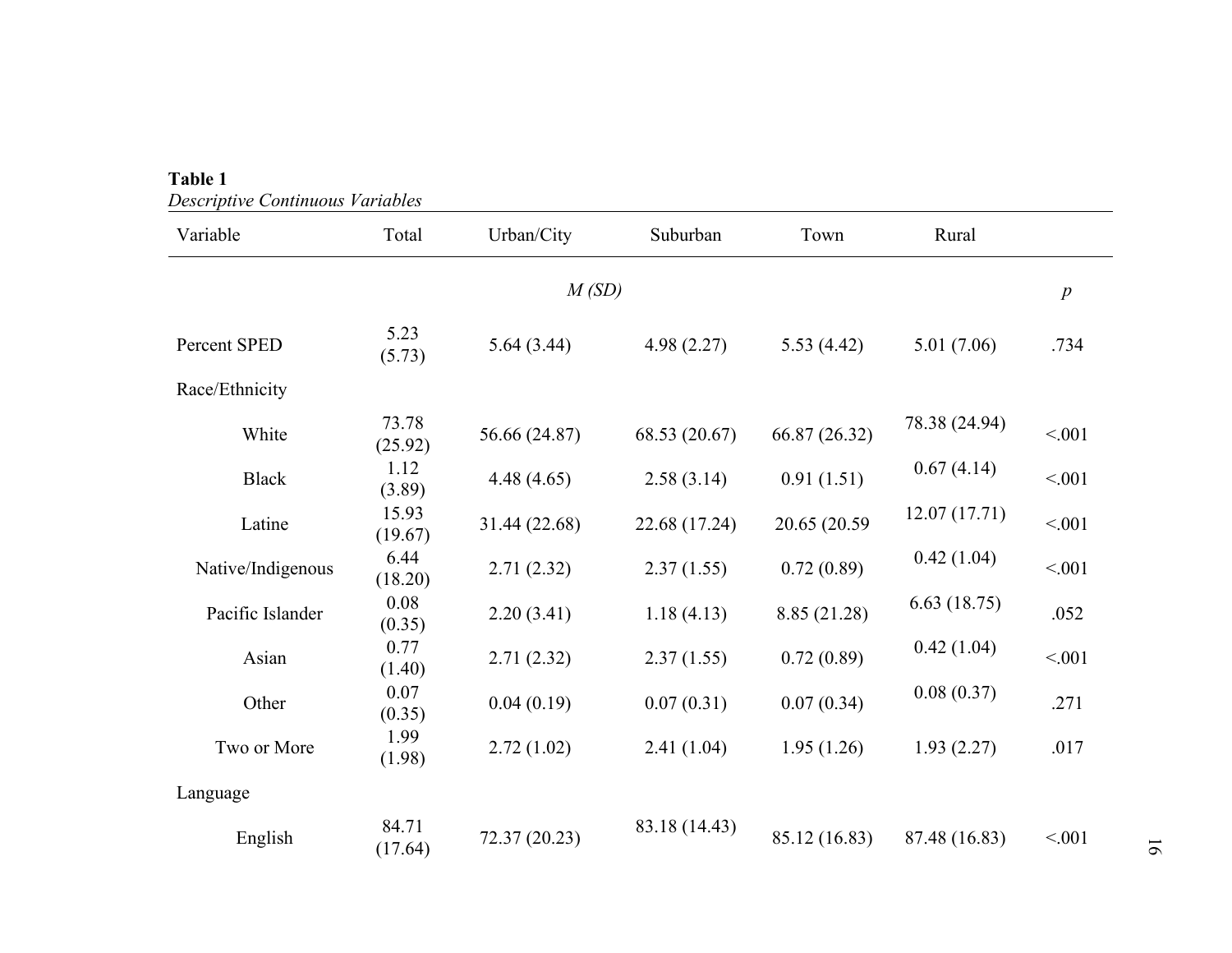| Spanish                                                            | 11.93<br>(16.27) | 24.18 (20.32) | 13.52(13.05)  | 12(16.12)     | 8.89 (14.46)  | < 0.01 |
|--------------------------------------------------------------------|------------------|---------------|---------------|---------------|---------------|--------|
| Indo-European                                                      | 0.75<br>(2.61)   | 0.93(0.96)    | 1.16(1.09)    | 0.48(0.94)    | 0.80(3.53)    | .257   |
| Asian / Pacific Islander                                           | 0.42<br>(1.03)   | 1.12(1.18)    | 1.08(1.02)    | 0.37(0.96)    | 0.18(0.90)    | < 0.01 |
| Other                                                              | 2.17<br>(7.93)   | 1.36(2.01)    | 1.10(4.47)    | 2.18(8.27)    | 2.52(8.93)    | .481   |
| Percentage of families<br>utilizing Food stamps /<br>SNAP benefits | 19.05<br>(13.59) | 22.03 (11.30) | 15.01 (10.79) | 20.67 (13.77) | 18.07 (14.13) | .003   |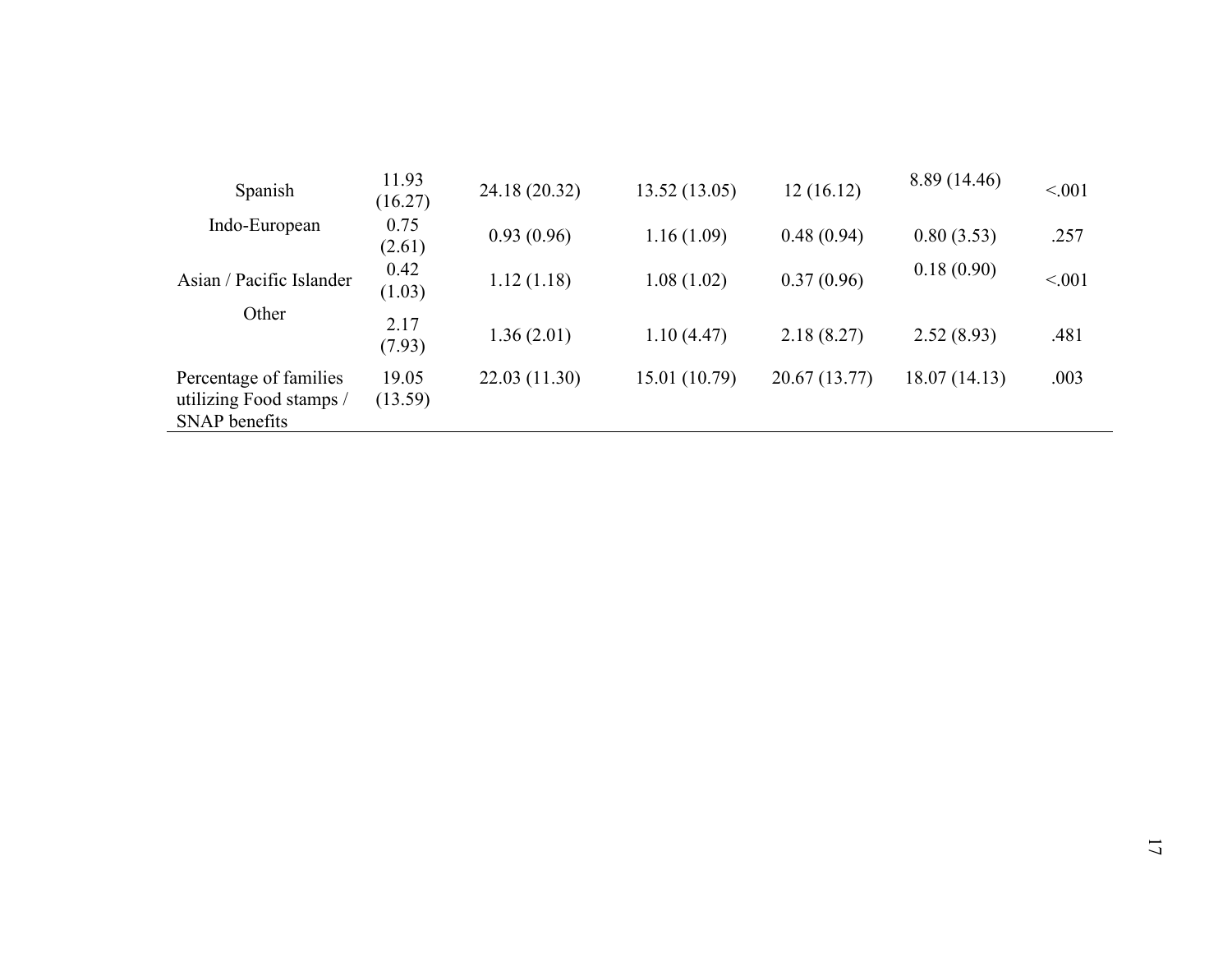#### **Data Analysis Plan**

I first ran the descriptive statistics of the data in the program JASP (JASP Team, 2022). Locale of the school districts was used as a primary factor during analysis, as it reflects direct location classification of each independent school district, and is not reliant only on county-based classification.

To answer research question 1, I conducted a multiple linear regression that examined the rural status of school districts in the RMW region of the US as a predict predictor of the percentage of students in special education, while taking into account the percentage of REM students and district-level socio-economic information. To answer research question 2, I conducted a second multiple linear regression which removed rural school districts in the RMW region of the US from the dataset and examined if district variables related to minoritized student populations and socio-economic information were predictive of the percent of students in special education.

For the first multiple linear regression, the dependent variable were the percentage of students in the district who receive special education services. The independent variables will include: rurality classification of the district, REM , Non-English, and the percentage of families using food stamps/SNAP benefits at the district level. Rural classification of the school districts was selected as the primary variable of interest; however, we controlled for the other variables as they have historically been associated with disproportionality in special education (Cruz & Rodl, 2018; Skiba et al., 2005, Skiba et al., 2016; Sullivan & Artiles, 2011; Sullivan & Bal, 2013).

For the second multiple linear regression, he dependent variable were the percentage of students in the district who receive special education services. The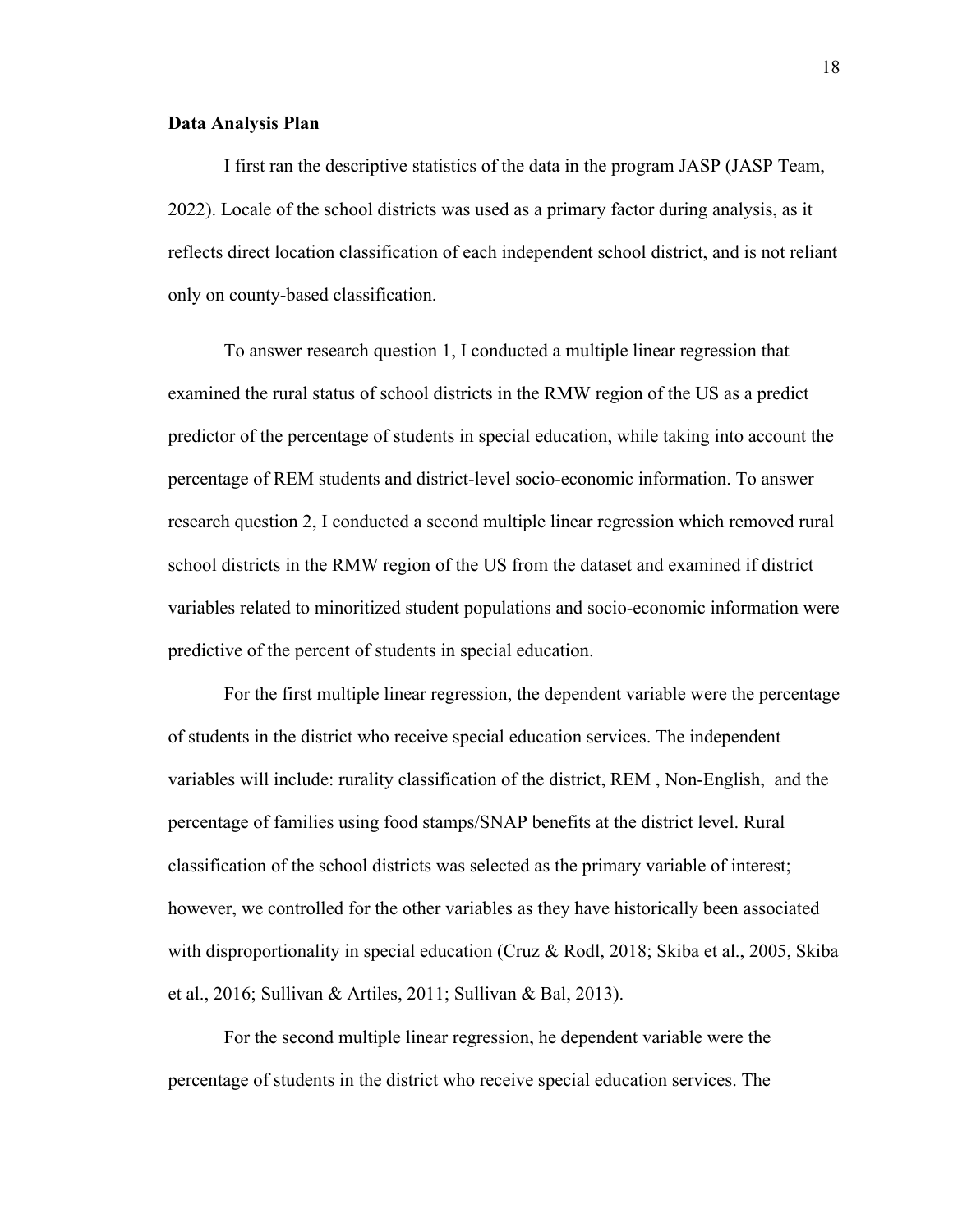independent variables will include: percent REM students in the district (all non-white REM data was condensed into one variable), percent of students whose primary language is not English at home (all non-English language data was condensed into one variable) and percentage of families using food stamps/SNAP benefits at the district level. Rurally classified school districts were excluded from this regression.

Bivariate correlations were conducted at the start of the analysis process to explore intial relations between the variables of interest. Two sets of variables were found to be significantly and highly correlated–the first being the percentage of Latine students and the percentage of Spanish as the primary language at home,  $r(734) = 0.82$ ,  $p < 0.001$ ; and the second being the percentage of families below the poverty level and the percentage of families using food stamps/SNAP benefits, *r*(731) = 0.758, *p* < .001). To avoid multicollinearity issues, only one of these pairs of variables was selected—the percentage of families receiving food stamps/SNAP benefits and the percentage of families whose home language is not English (Non-English). A third and final correlation was conducted to examine the possibility of any other collinearity among the variables of interest (Table 2).

### **Table 2**

|             | <b>SPED</b> | Location | Food<br><b>Stamps</b> | <b>REM</b> | Language  |
|-------------|-------------|----------|-----------------------|------------|-----------|
| <b>SPED</b> | --          | $-.032$  | .049                  | $-.036$    | $-.073*$  |
| Location    | --          | $- -$    | $-.062$               | $-.253**$  | $-.251**$ |
| Food Stamps | --          | --       | --                    | .649**     | $.411**$  |

#### *Correlation Matrix*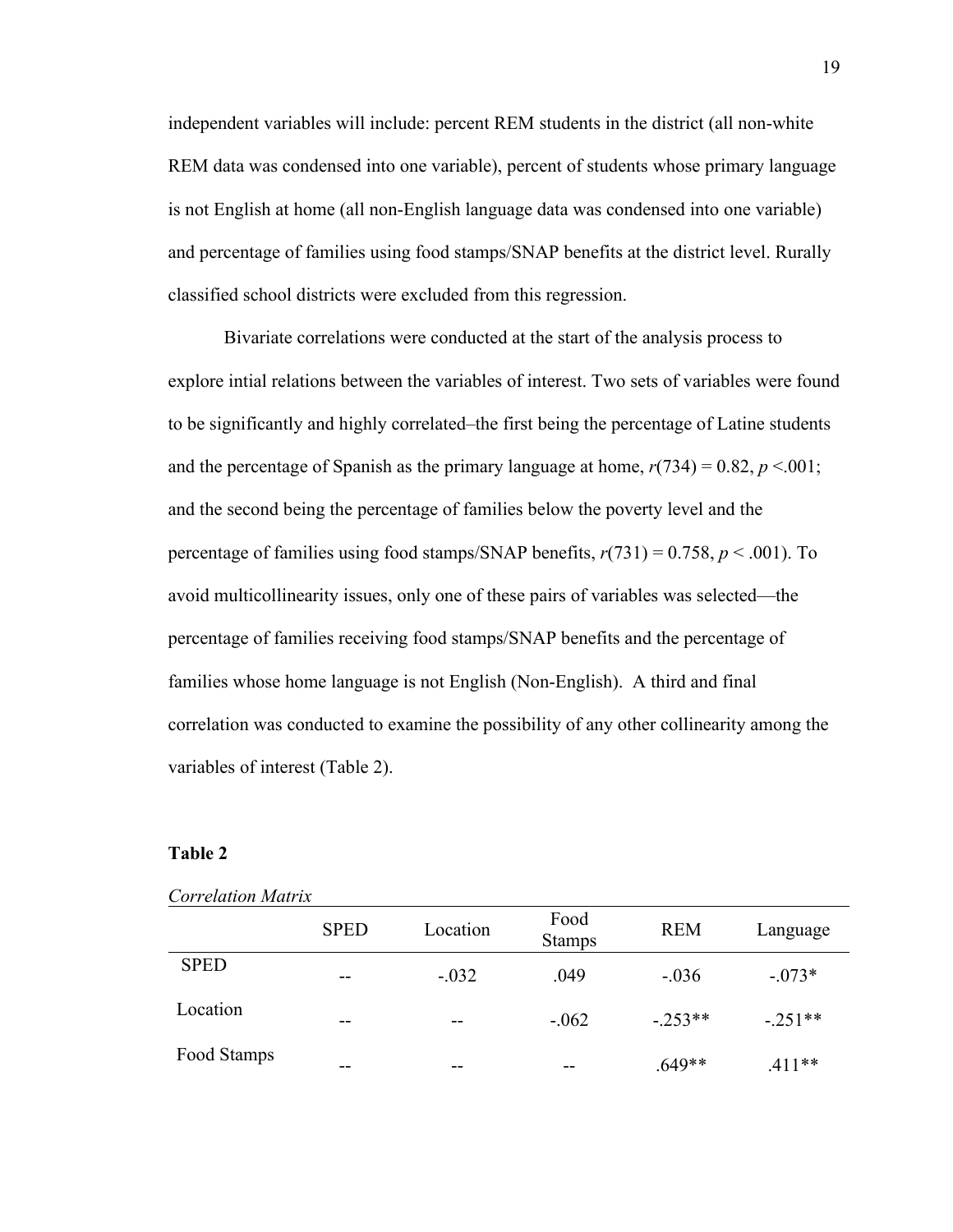| <b>REM</b>  | --    | $- -$ | $- -$ | $\overline{\phantom{m}}$ | $.642**$ |
|-------------|-------|-------|-------|--------------------------|----------|
| Non-English | $- -$ | $- -$ | $- -$ | $.642**$                 | $- -$    |

 $*_{p<05,**_{p<.001}}$ 

SPED = percent of student receiving special education services; Location = district location (urban, rural, suburban); Food Stamps = percent of families in the district receiving food stamps or SNAP benefits; REM = percent of students in the district who are from a racially or ethnically minoritized background; Language = percent of students in the district whose primary home language is not English.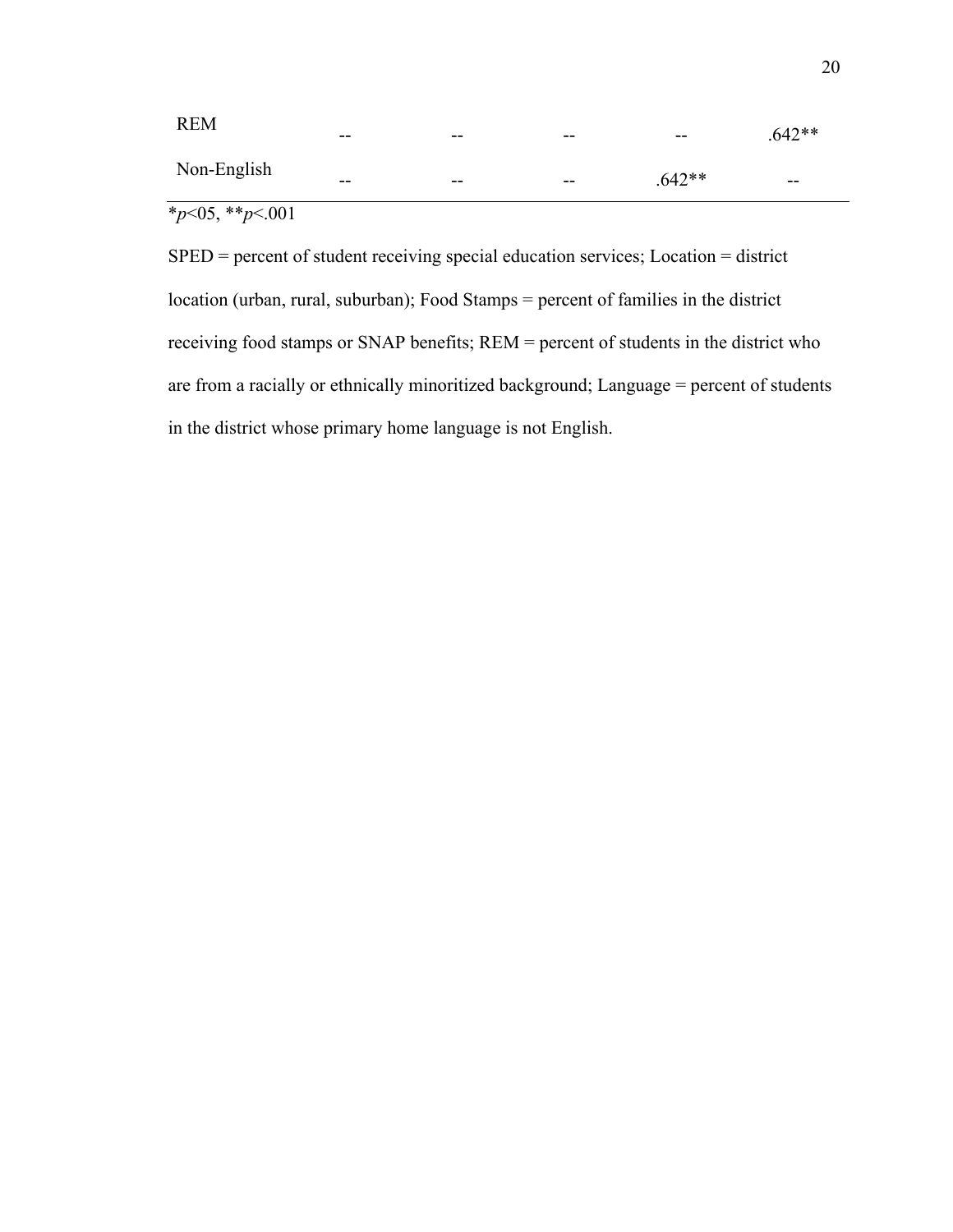#### CHAPTER IV

# RESULTS

Results from the first regression resulted in a significant model with variables accounting for <1% of the variance,  $F(4, 722) = 2.989$ ,  $p = .018$ ,  $R^2 = .016$ . Within the model, district location ( $p = .131$ ) and the percentage of REM students in the district ( $p =$ .296) were not significant predictors of the percentage of students. However, the percentage of families in the district utilizing food stamps/SNAP benefits  $(B = 120, p = 120)$ .014) and the percentage of students whose primary language at home is not English ( $B =$ -.098, *p* = .046) did significantly predict the percentage of students receiving special education services (see Table 3). Specifically, there was a positive relation between the percentage of students receiving food stamps/SNAP benefits and the percentage of students receiving special education services. Conversely, there was a negative relation between the percentage of students whose primary home language at home is not English and the percentage of students receiving special education services.

#### **Table 3**

|                                                  | β       | t        | p    |
|--------------------------------------------------|---------|----------|------|
| Locale (Collapsed)                               | $-.058$ | $-1.511$ | .131 |
| Percentage of Food stamp /<br>SNAP benefit usage | .120    | 2.475    | .014 |
| Percentage of REM                                | $-.060$ | $-1.045$ | .296 |
| Percentage of Non-English<br>Primary language    | $-.098$ | $-2.00$  | .046 |

*Multiple Linear Regression Coefficients for Predicting Percentage of students in Special Education by Locale*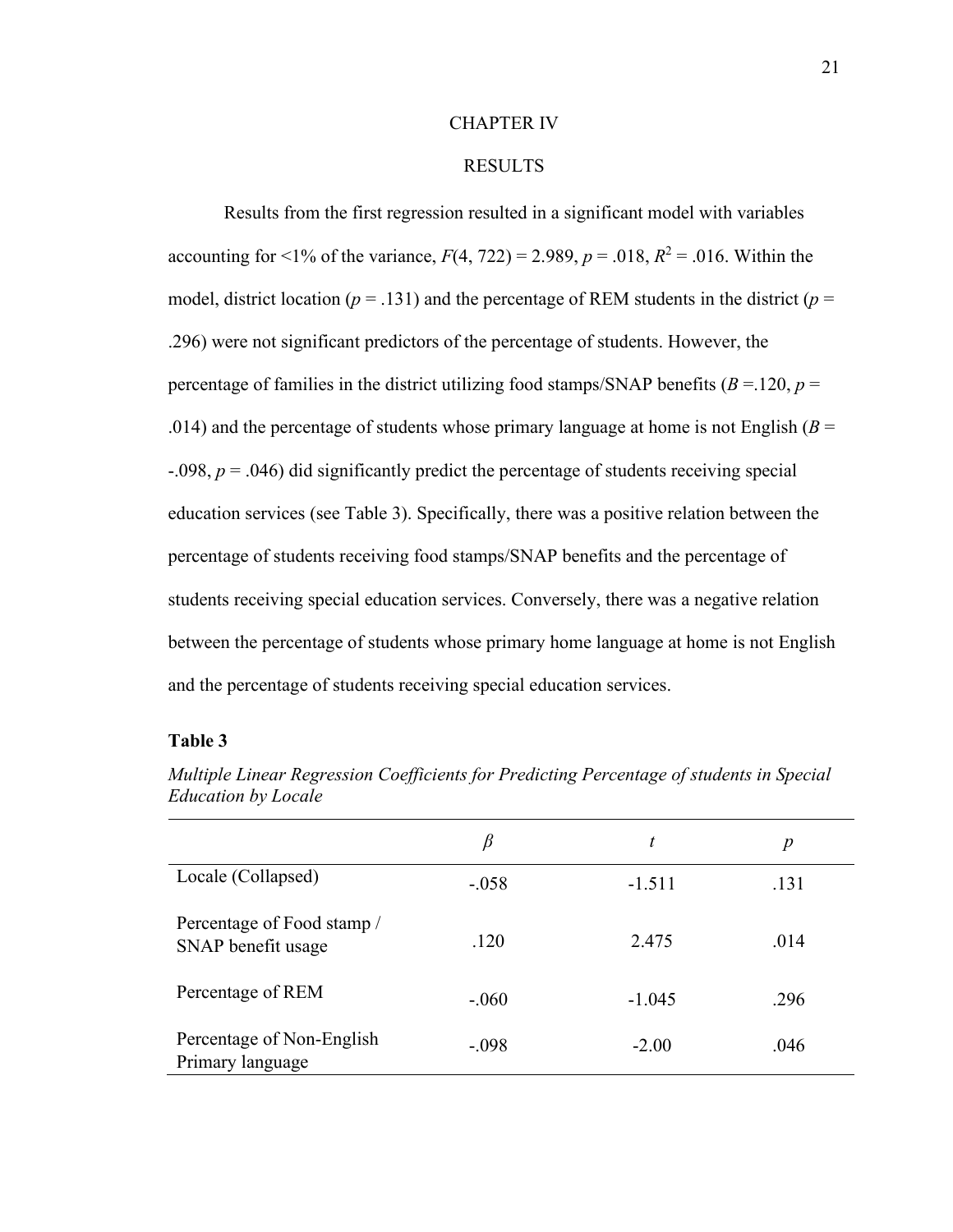Results from the second regression resulted in a significant model but with variables accounting for 5% of the variance,  $F(3, 356) = 7.145$ ,  $p < .001$ ,  $R^2 = .057$ . The percentage of students whose primary language at home is not English ( $B = -0.064$ ,  $p = 0.064$ ) .394) was not a significant predictor of the percentage of students receiving special education. However, the percentage of families in the district utilizing food stamps/SNAP benefits ( $B = .290$ ,  $p < .001$ ) and the percentage of REM students in the district ( $B = .207$ , *p*= .019) did significantly predict the percentage of student receiving special education services (Table 4). Specifically, there was a positive relation between the percentage of students receiving food stamps/SNAP benefits and the percentage of students receiving special education services. Conversely, there was a negative relation between the percentage of REM students, and the percentage of students receiving special education services.

# **Table 4**

| Variable                                         |         |          |         |
|--------------------------------------------------|---------|----------|---------|
| Percentage of Food stamp /<br>SNAP benefit usage | .290    | 4.308    | < 0.001 |
| Percentage of REM                                | $-.207$ | $-2.358$ | .019    |
| Percentage of Non-English<br>Primary language    | $-.064$ | $-.853$  | .394    |

*Multiple Linear Regression: Coefficients for Predicting Percentage of students in Special Education with Locale Excluded (Rural Data Deselected)*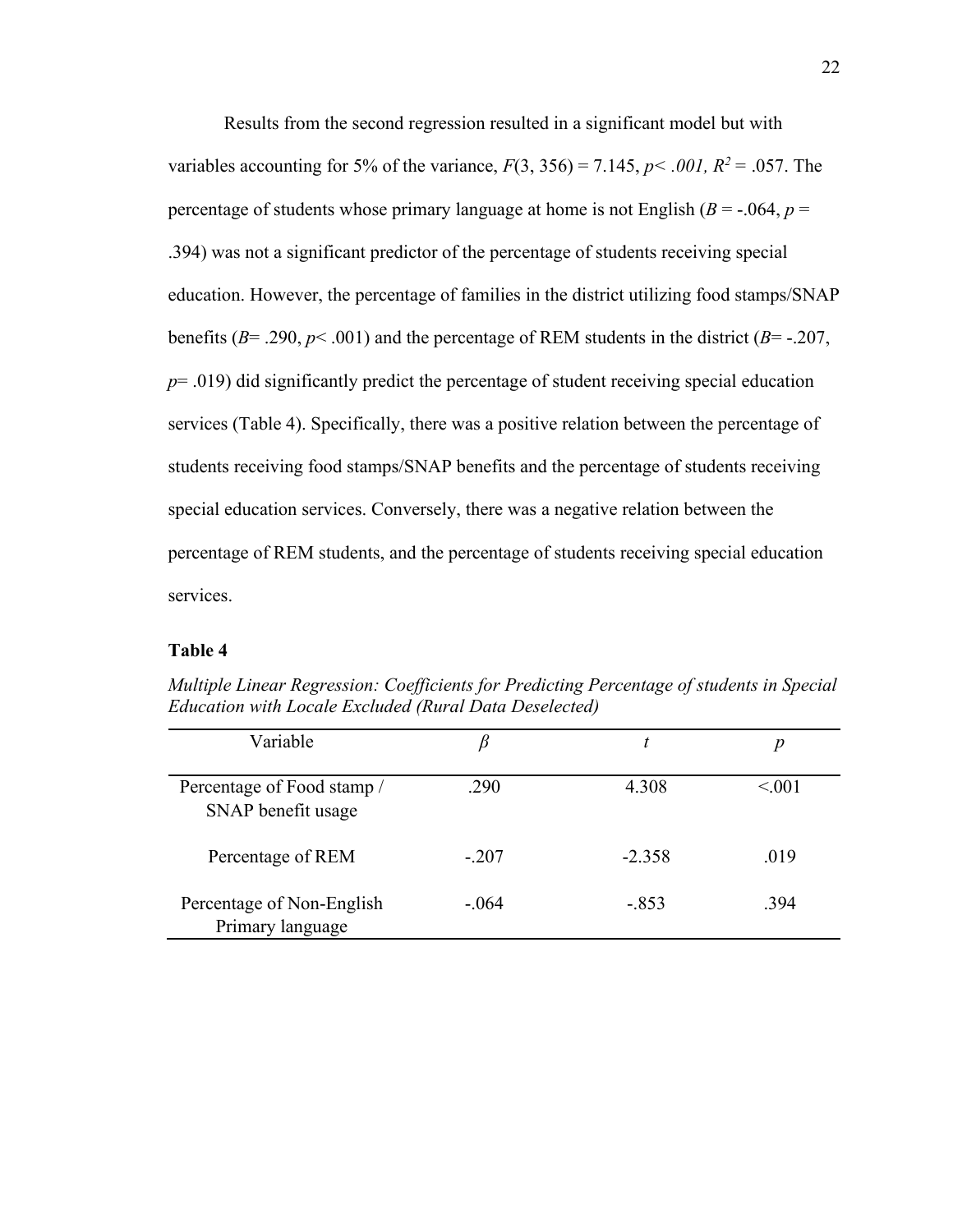#### **CHAPTER V**

## **DISCUSSION**

School district location and the percentage of REM students did not significantly predict the percentage of students receiving special education services, however, of the additional variables used, the percentage of families utilizing food stamps/SNAP benefits, and the percentage of families whose primary language at home was not English were significant predictors in this model. For districts with a higher percentage of students where English was not the primary language spoken at home, there was a smaller percentage of students receiving special education services. Additionally, the results of this first regression examine all school district locales within the model and does not predict if rurality itself is the primary cause.

The analysis of the second multiple linear regression aides in clarifying these results, by removing locale as a covariate, and by filtering out rurally located school districts from the data set. The results of this second regression suggested that the model is also statistically significant, but the covariates of significance were slightly different. This second regression sheds light on possible system-level factors. In this regression, the percentage of families receiving food stamps/SNAP benefits, and the percentage of students who were REM were significant predictors in this model; the percentage of primary non-English languages spoken at home was not statistically significant in this model.

When looking at rural school districts, these factors are unique at the systemlevel, which impacts the percentage of students who are engaging with special education services. Since this regression is only looking at non-rural districts (City/Urban,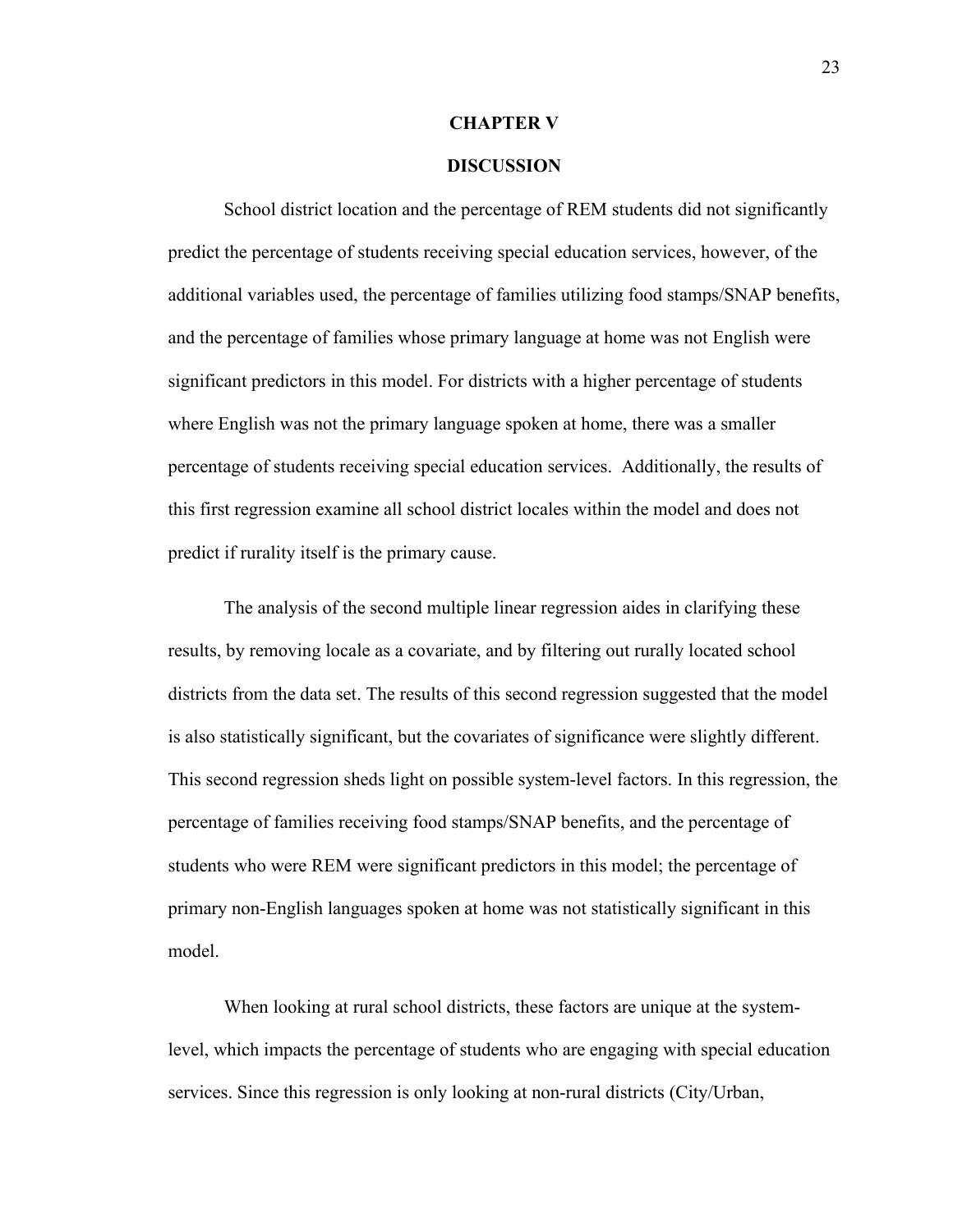Suburban, and Town) it is of interest to note that the percentage of students receiving food stamps/SNAP benefits was still linked to an increase in special education, however, by removing rural school districts the percentage of REM students also emerged as significant. This finding is inverse to the language and REM findings of the first regression. This could be due to greater REM diversity in more urbanized school districts, which may have greater access to language resources in schools than rural districts, hence the inverse outcomes of these two regressions (Fish, 2017; Gothberg et al., 2019; Sullivan et al., 2013).

These findings also suggest that across school district locales, socio-economic variables, such as the percentage of families utilizing food stamps/SNAP benefits, are important elements of determining the root causes of disproportionality and have been noted as being relevant factors to consider given the high poverty rates of rural communities (Sullivan & Artiles, 2011; Farmer et al., 2011). Additionally, the difference in impact of locale included vs locale removed (rural excluded) in relation to the percentage of REM students, and the percentage of non-English languages spoken at home is important to consider, and may serve as a starting point to further expand research on how these demographic factors can vary from location to location, especially in the RMW (Sullivan et al., 2013).

Taking this point into consideration, after the analysis of the results of the multiple linear regressions, an exploratory analysis was conducted to compare the differences between City/Urban, Suburban, Town, and Rural locations independent of each other, and contained the same covariates as the linear regressions. The results from this exploratory analysis revealed that when disaggregated into district locale, City/Urban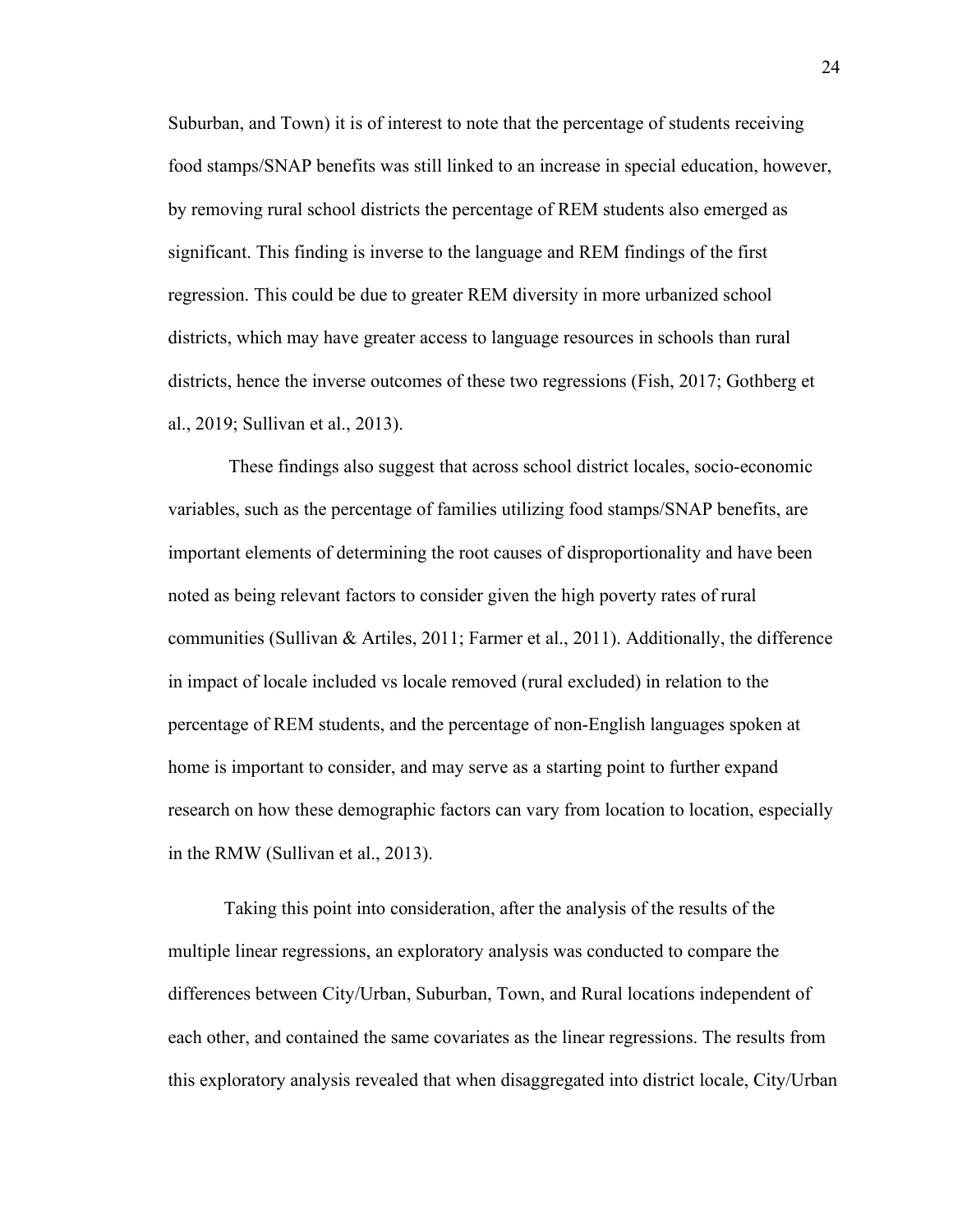and Suburban school districts within the RMW had significant predictive relationships between locale and percentage of students in special education services; whereas Town and Rural school districts did not. It is recommended that future research should continue to be explore more elements of this relation. Because this area of research is newly emerging, it requires more attention to understand the intersection of variables such as race/ethnicity, language, socioeconomic status, and rurality, both within the RMW and across the United States. Future research should continue to work towards engaging with rural school districts and communities, especially when it comes to exploring and developing understandings of the factors that influence the lives of students and their families.

### **Limitations**

One of the primary limitations of this study is the available and accessible data. The data at is often available for rural settings tends to be suppressed in publicly accessible datasets due to the possibility of being identifiable due to their size. Concepts such as data cell size is most often associated with logistic regression, and is typically recommended as having a minimum of 10 observed data points per variable (Bollmer et al., 2007; Sullivan et al., 2020). Because of this practice of not reporting data publicly unless it has 10 or more for the sample size, we lose insight into small communities where there may not be more than 10 data points, and getting access to this data is particularly hard to do. However, it is not an excuse to avoid working with data from these communities, especially when examining issues of disproportionality (Sullivan et al., 2020). In particular, within the data available from NCES, there were many accounts of missing data for school districts for language, family income, poverty level, and food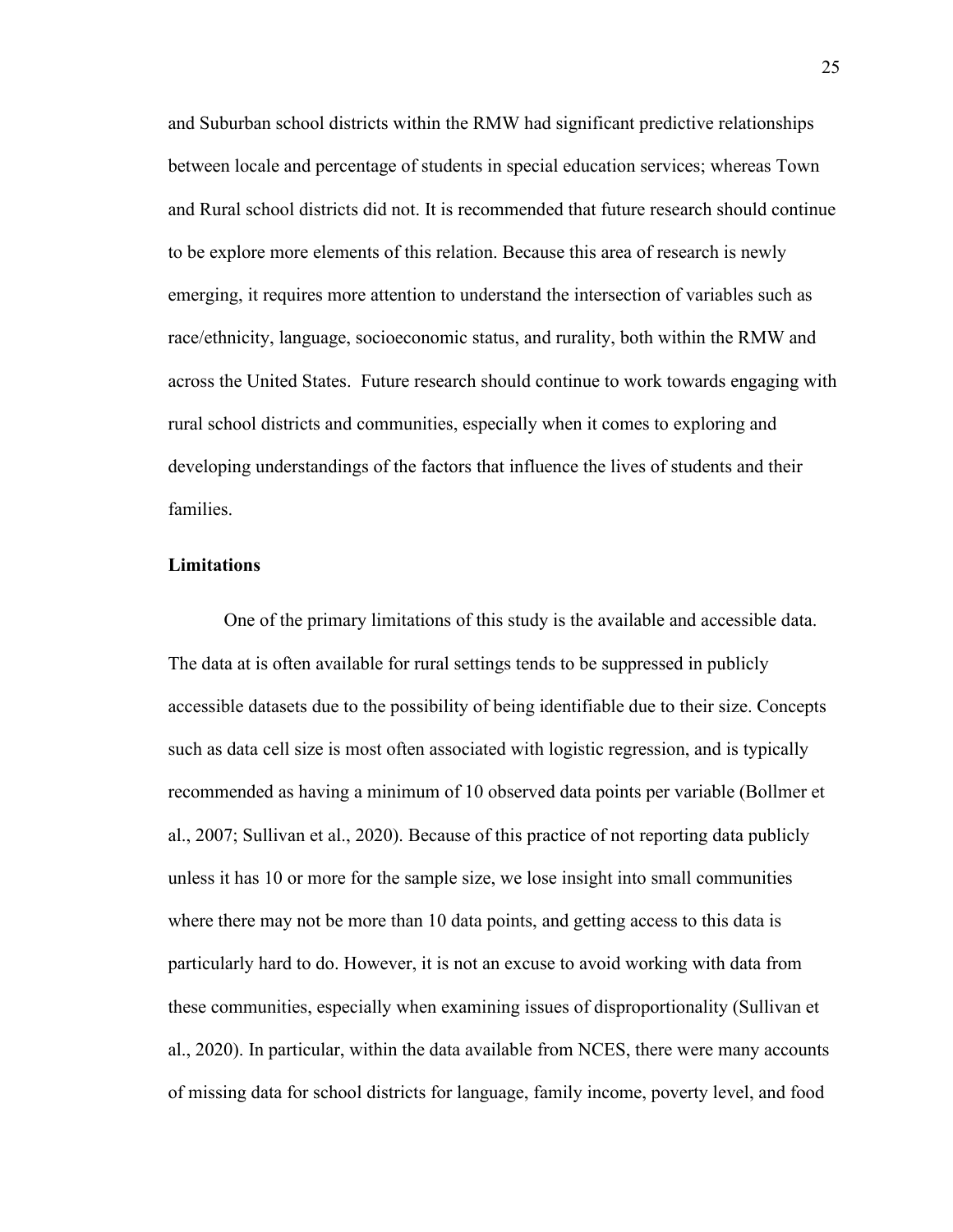stamp/SNAP benefit usage in the majority of rurally located school districts in the RMW. Additionally, Multiple linear regression is not the most advanced statistical analysis that could be run with this data, but due to my own level of experiences with statistical analysis, this research creates a beginning foundation for future research.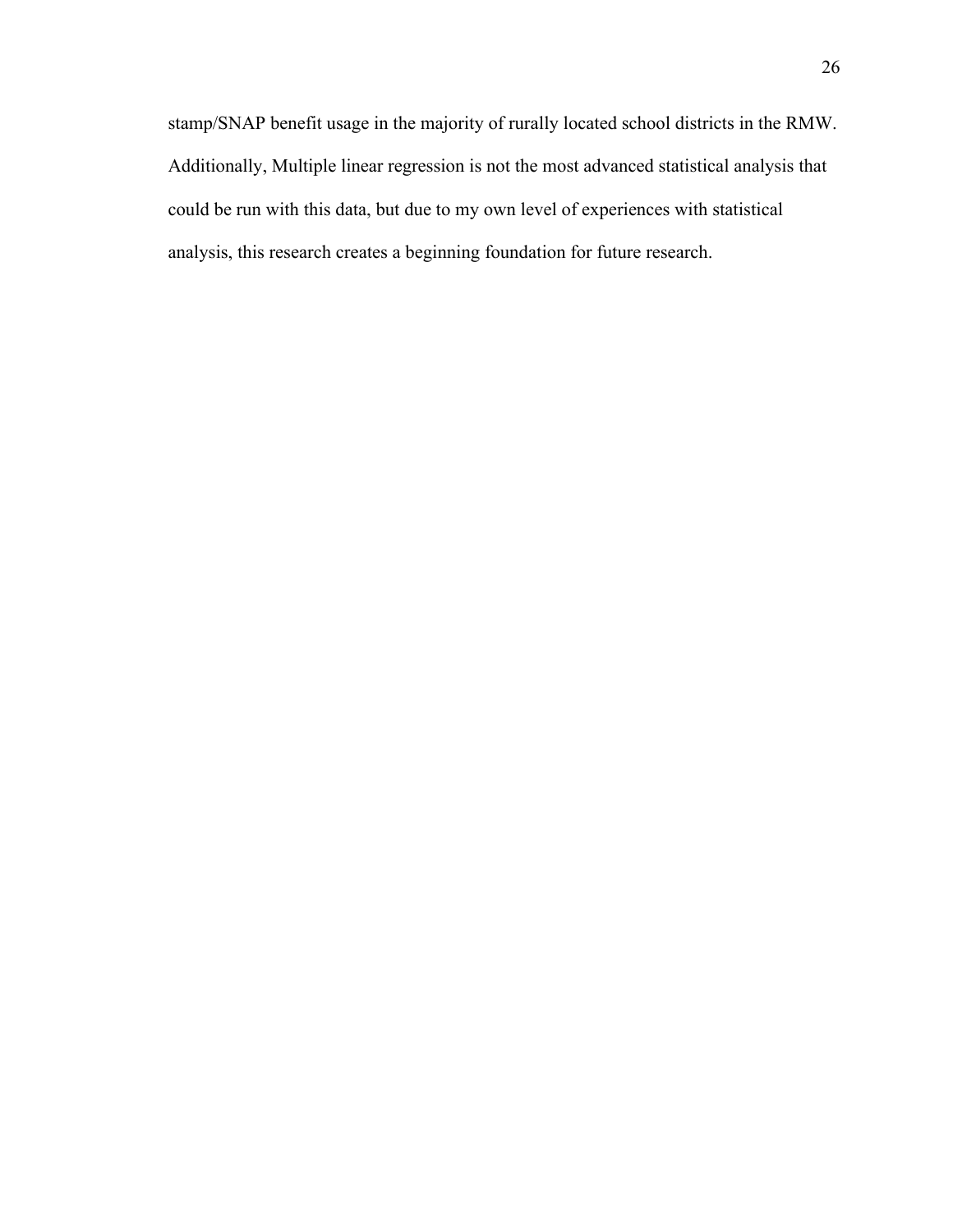#### **References**

- Ahram, R., Gergus, E., & Noguera, P., (2011) Addressing racial/ethnic disproportionality in special education: Case studies of suburban school districts. Teachers College Record, 113(10), 2233-2266.
- Albercht, S.F., Skiba, R.J., Losen, D.J., Chung, C., & Middleberg, L., (2012) Federal policy on disproportionality in special education: Is it moving us forward? Journal of Disability Policy Studies, 23(1). 14–25, DOI: 10.1177/1044207311407917
- Angold, A., Erkanli, A., Farmer, E.M.Z., Fairbank, J.A., Burns, B.J., Keeler, G., & Costello, E.J., (2002). Psychiatric disorder, impairment, and service use in rural African American and white youth. Archives of General Psychiatry, 59, 893–901
- Aston, C., & Brown, D.L. (2020) Progress or setback: Revisiting the current state of assessment practices of black children. Contemporary School Psychology. https://doi.org/10.1007/s40688-020-00308-7
- Barrio, B.L., (2017) Special Education Policy Change: Addressing the Disproportionality of
- English Language Learners in Special Education Programs in Rural Communities. Rural Special Education Quarterly, 36(2) 64–72, DOI: 10.1177/8756870517707217
- Belion, K., & Peterson. M. (2000) For Richer or Poorer: building inclusive schools in poor urban and rural communities. International Journal of Disability, Development and Education, 47(1).
- Bollmer, J., Bethel, J., Garrison-Mogren, R., & Brauen, M. (2007) Using the risk ratio to assess racial/ethnic disproportionality in special education at the school-district level. The Journal of Special Education , 41(3), 186–198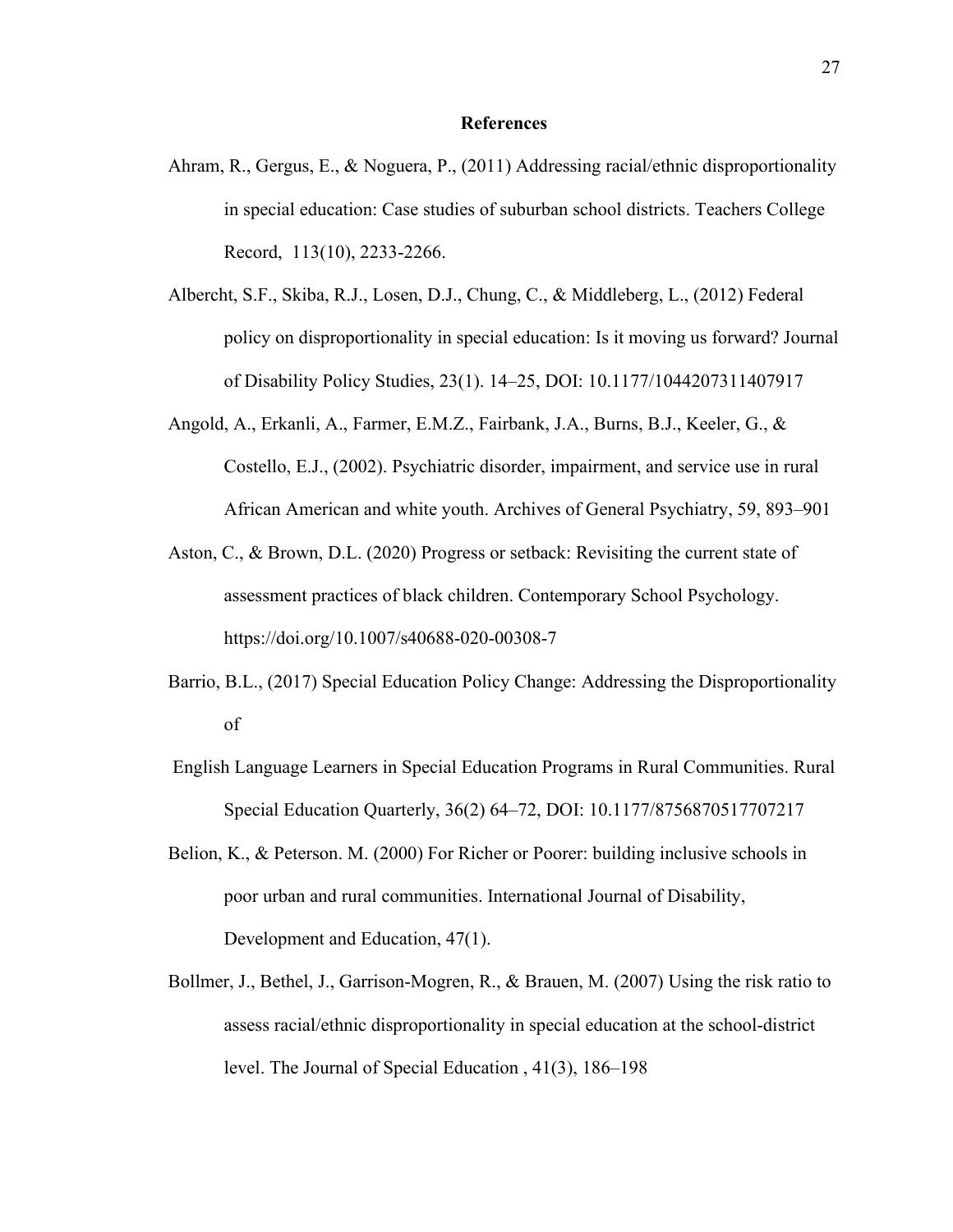- Cramer, E., Little, M.E., & McHatton, P.A., (2018) Equity, equality, and standardization: expanding the conversations. Education and Urban Society, 50(5) 483–501
- Cruz, R.A, & Rodl, J.E., (2018) An integrative synthesis of literature on disproportionality in special education. The Journal of Special Education, 52(1) 50–63, DOI: 10.1177/0022466918758707
- Cubit Planning (2022) Demographics by Cubit, https://www.cubitplanning.com/, sample: https://www.wyoming-demographics.com/counties by population
- Duong, M.T., Bruns, E.J., Lee, K., Cox, S., Coifman, J., Mayworm, A., & Lyon, A.R. (2020) Rates of mental health service utilization by children and adolescents in schools and other common service settings: A systematic review and metaanalysis. Administration and Policy in Mental Health and Mental Health Services Research. https://doi.org/10.1007/s10488-020-01080-9
- Farmer, T.W., Hall,C.M., Weiss, M.P., Petrin, R.A., Meece, J.L., & Moohr, M. (2011) The school adjustment of rural adolescents with and without disabilities: Variable and person-centered approaches. Journal of Child & Family Studies, 20:78–88, DOI 10.1007/s10826-010-9379-2
- Fiedler, C.R., Chiang, B., Van Harren, B., Jorgensen, J., Halberg, S., & Boreson, L., (2008) Culturally responsive practices in schools: A checklist to address disproportionality in special education. Teaching Exceptional Children, 40(5), 52- 59.
- Fish, R.E., (2017) The racialized construction of exceptionality: Experimental evidence of race/ethnicity effects on teachers' interventions. Social Science Research, 62, 317-334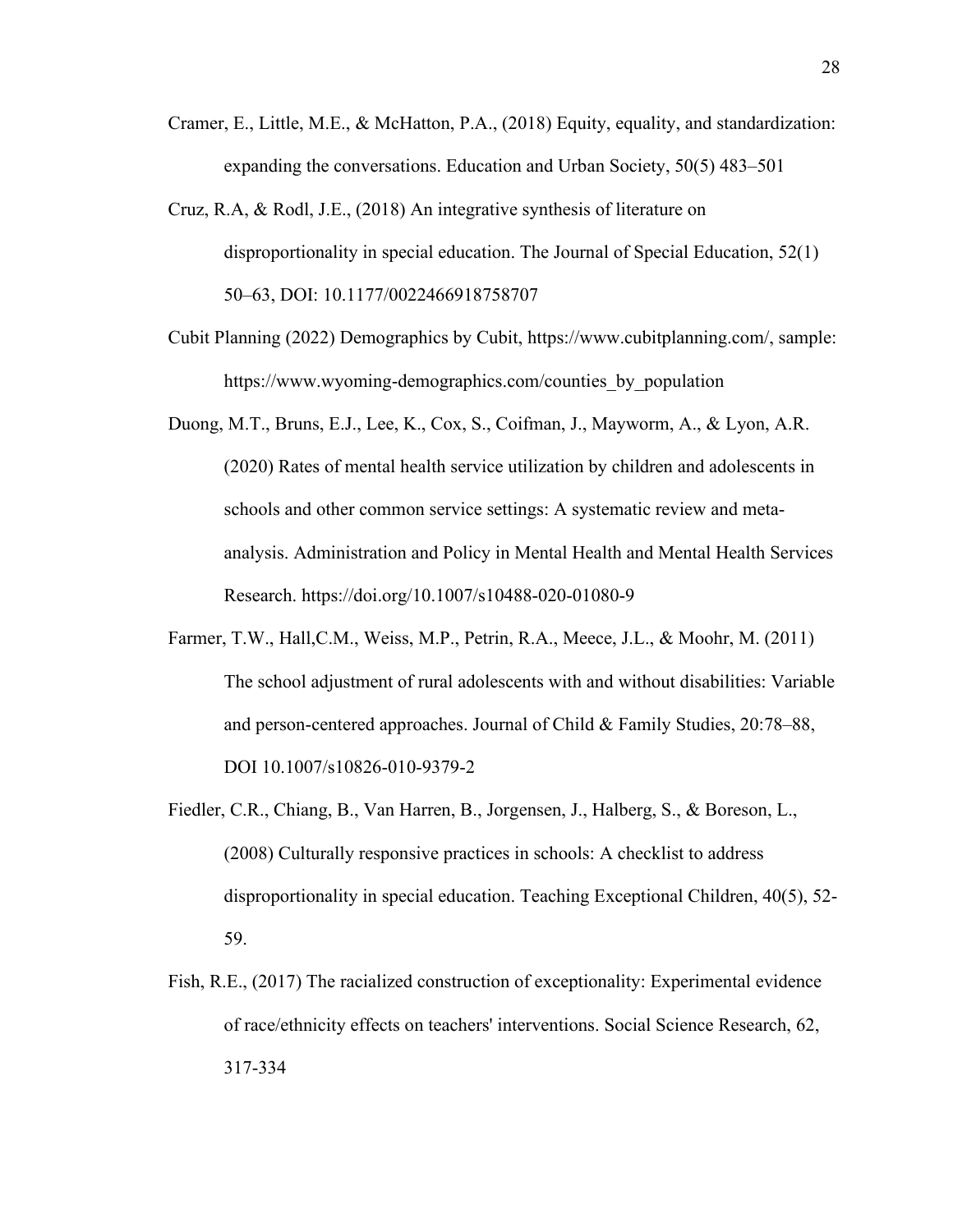- Georgiades, K., Boyle, M.H., & Fife, K.A. (2013) Emotional and behavioral problems among adolescent students: the role of immigrant, racial/ethnic congruence and belongingness in schools. Journal of Youth and Adolescence, 42, 1473–1492, DOI 10.1007/s10964-012-9868-2
- Good, M.E., Masewicz, S., Vogel, L., (2010) Latino english language learners: bridging achievement and cultural gaps between schools and families. Journal of Latinos and Education, 9(4), 321–339, DOI: 10.1080/15348431.2010.491048
- Gothberg, J.E., Greene, G., & Kohler, P.D., (2019) District implementation of researchbased practices for transition planning with culturally and linguistically diverse youth with disabilities and their families. Career Development and Transition for Exceptional Individuals, 42(2), 77–86, DOI: 10.1177/2165143418762794
- Han, K.T. (2018) A demographic and epistemological divide: Problematizing diversity and equity education in traditional, rural teacher education. International Journal of Qualitative Studies in Education, 31(7), 595-611, DOI:

10.1080/09518398.2018.1455997

- Harris, B., McClain, M. B., O'Leary, S., & Shahidullah, J. D. (2021). Implications of COVID-19 on school services for children with disabilities: opportunities for interagency collaboration. Journal of Developmental & Behavioral Pediatrics, 42(3), 236–239.
- Harris, P.A., Taylor, R., Thielke, R., Payne, J., Gonzalez, N., & Conde, JG,. (2009) Research electronic data capture (REDCap) – A metadata-driven methodology and workflow process for providing translational research informatics support.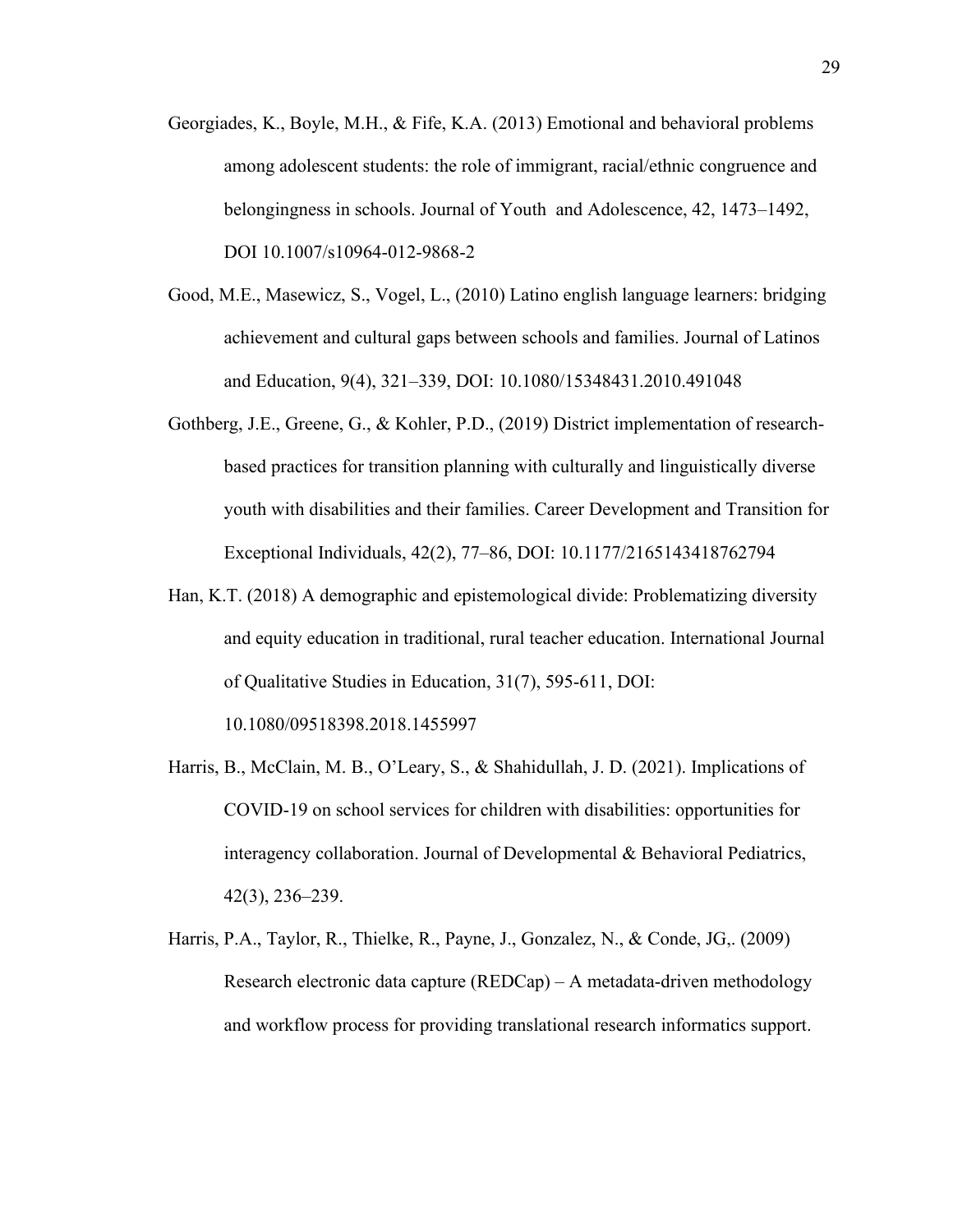Journal of Biomedical Informatics. 42(2), 377-81.

https://doi.org/10.1016/j.jbi.2008.08.010

- Harris, P.A., Taylor, R., Minor, B.L., Elliott, V., Fernandez, M., O'Neal, L., McLeod, L., Delacqua, G., Delacqua, F., Kirby, J., Duda, S.N., (2019) REDCap Consortium, The REDCap consortium: Building an international community of software partners, Journal of Biomedical Informatics. May 9 [doi: 10.1016/j.jbi.2019.103208]
- Hoover, J.J., & deBettencourt, L.U., (2018) Educating culturally and linguistically diverse exceptional learners: The need for continued advocacy. Exceptionality,

26(3), 176-189, DOI: 10.1080/09362835.2017.1299530

- Hosp, J.L., & Reschly, D.J. (2003) Referral rates for intervention or assessment: A metaanalysis of racial differences. The Journal of Special Education, 37(2), 67–80
- Hosp, J.L., & Reschly, D.L, (2004) Disproportionate representation of minority students in special education: Academic, demographic, and economic predictors. Exceptional Children, 70(2), 185-199.
- Hott, B.L, Jones, B.A., Rodriguez, J., Brigham, F.J., Martin, & A., Mirafuentes, M. (2021) Are rural students receiving FAPE? A descriptive review of ieps for students with
- social, emotional, or behavioral needs. Behavior Modification, 45(1), 13–38, DOI: 10.1177/0145445518825107
- Howley, A., Rhodes, M., & Beall, J. (2009) Challenges facing rural schools: implications for gifted students. Journal for the Education of the Gifted, 32(4), pp. 515–536.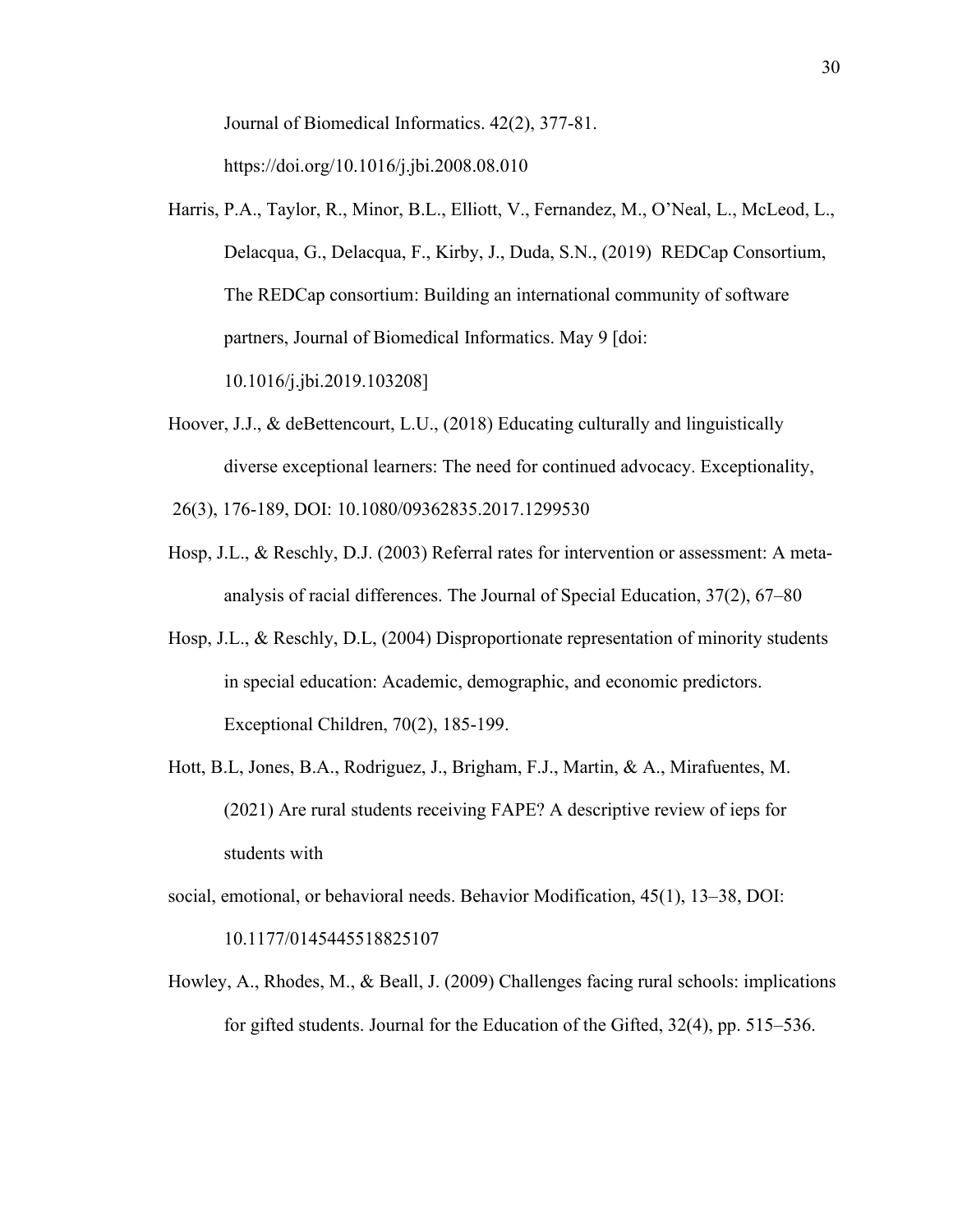Institute of Education Sciences (2021) National Center for Education Statistics (NCES).

U.S. Department of Education. https://nces.ed.gov/ccd/districtsearch/

JASP Team (2022). JASP (Version 0.16.1)[Computer software]. https://jasp-stats.org/

- Kim, E.T., Franz, L., Fannin, D. K., Howard, J., & Maslow, G., (2021) Educational classifications of autism spectrum disorder and intellectual disability among school-aged children in North Carolina: Associations with race, rurality, and resource availability, Autism Research, 14, 1046–1060, DOI: 10.1002/aur.2492
- Kincaid, P., & Sullivan, S. (2017) Parsing the relations of race and socioeconomic status in special education disproportionality., Remedial and Special Education, 38(3) 159–170, DOI: 10.1177/0741932516671199
- Klinger, J.K., & Harry, B., (2006) The special education referral and decision-making process for english language learners: Child study team meetings and staffings. Teachers College Record, 108, 2247-2281.
- Knight, J.H., Kramer, M.R., & Drews-Botsch, C., (2014) How does the sociodemographic composition of schools affect the prevalence of children with mild intellectual disability? International Journal Child Health and Human Development, 7(3):277-286.
- Monk, D., (2007) Recruiting and retaining high-quality teachers in rural areas. Future of Children, 17(1) 155-174
- National Center for Education Statistics (2022) Exhibit A: NCES's urban-centric locale categories released in 2006, Status of Education in Rural America, https://nces.ed.gov/pubs2007/ruraled/exhibit\_a.asp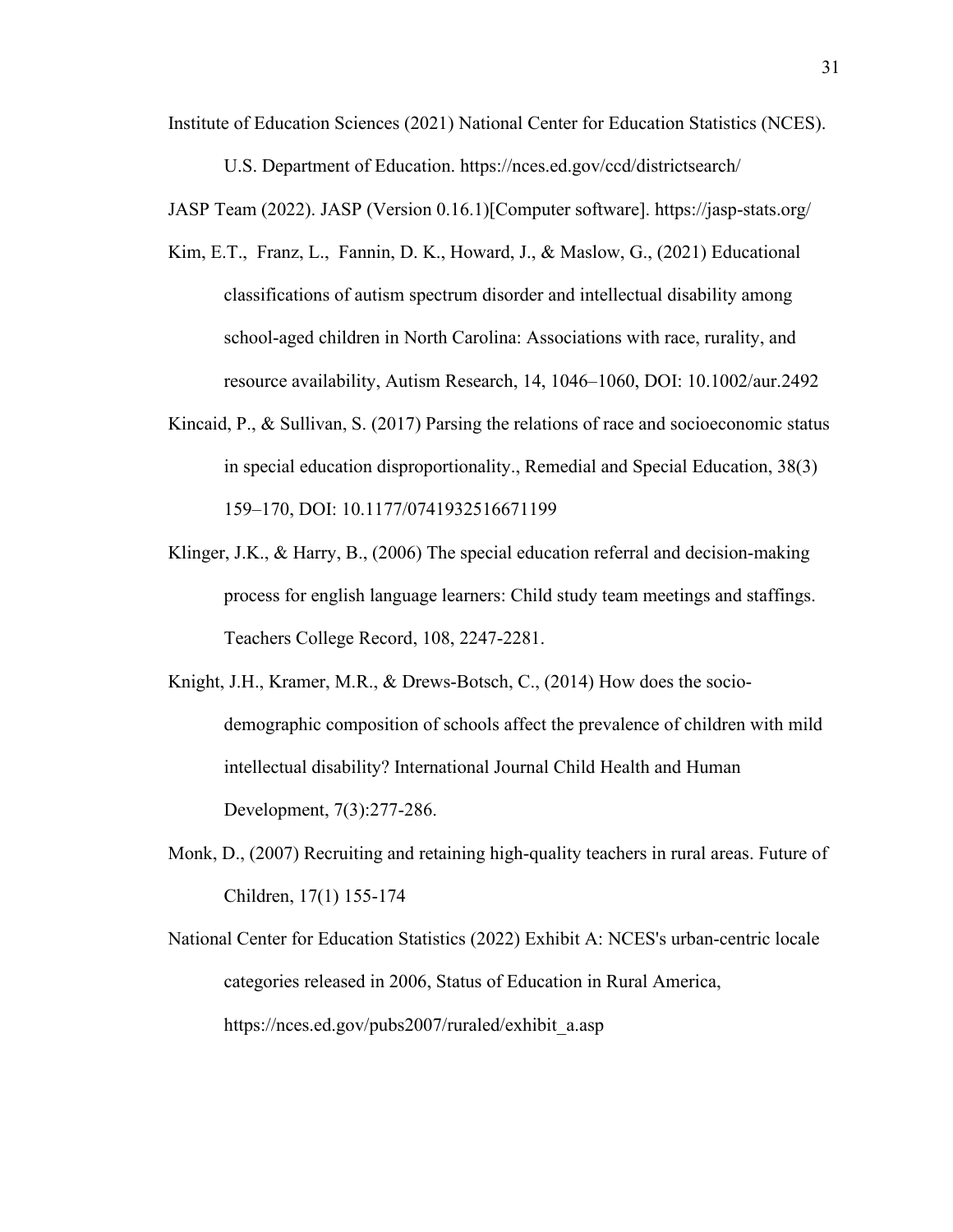- National Center for Education Statistics (2022) Search for Public School Districts. Common Core of Data. https://nces.ed.gov/ccd/districtsearch/index.asp
- O'Connor, C., & Fernandez S.D. (2006) Race, class, and disproportionality: reevaluating the relationship between poverty and special education placement. Educational Researcher, 35(6),6–11
- Pazey, B.L., & Cole, H.A., (2012) The role of special education training in the development of socially just leaders: Building an equity consciousness in educational leadership programs. Educational Administration Quarterly, 49(2) 243-271, DOI: 10.1177/0013161X12463934
- Probst, J.C., Barker, A., Enders, P., & Gardiner, P. (2018) Current state of child health in rural america: How context shapes children's health, The Journal of Rural Health, 34 (s3-s12), doi: 10.1111/jrh.12222
- Raines, T.C., Dever, B.V., Kamphaus, R.W., & Roach, A.T. (2012) Universal screening for behavioral and emotional risk: A promising method for reducing disproportionate placement in special education. The Journal of Negro Education, 81(3), 283-296
- Ross-Hill, R., (2009) Teacher attitude towards inclusion practices and special needs students. Journal of Research in Special Educational Needs, 9(3), 188–198, doi: 10.1111/j.1471-3802.2009.01135.x
- RStudio Team (2020). RStudio: Integrated Development for R. RStudio, PBC, Boston, MA URL http://www.rstudio.com/.
- Rural Health Information Hub (2021) Healthcare Access in Rural Communities. https://www.ruralhealthinfo.org/topics/healthcare-access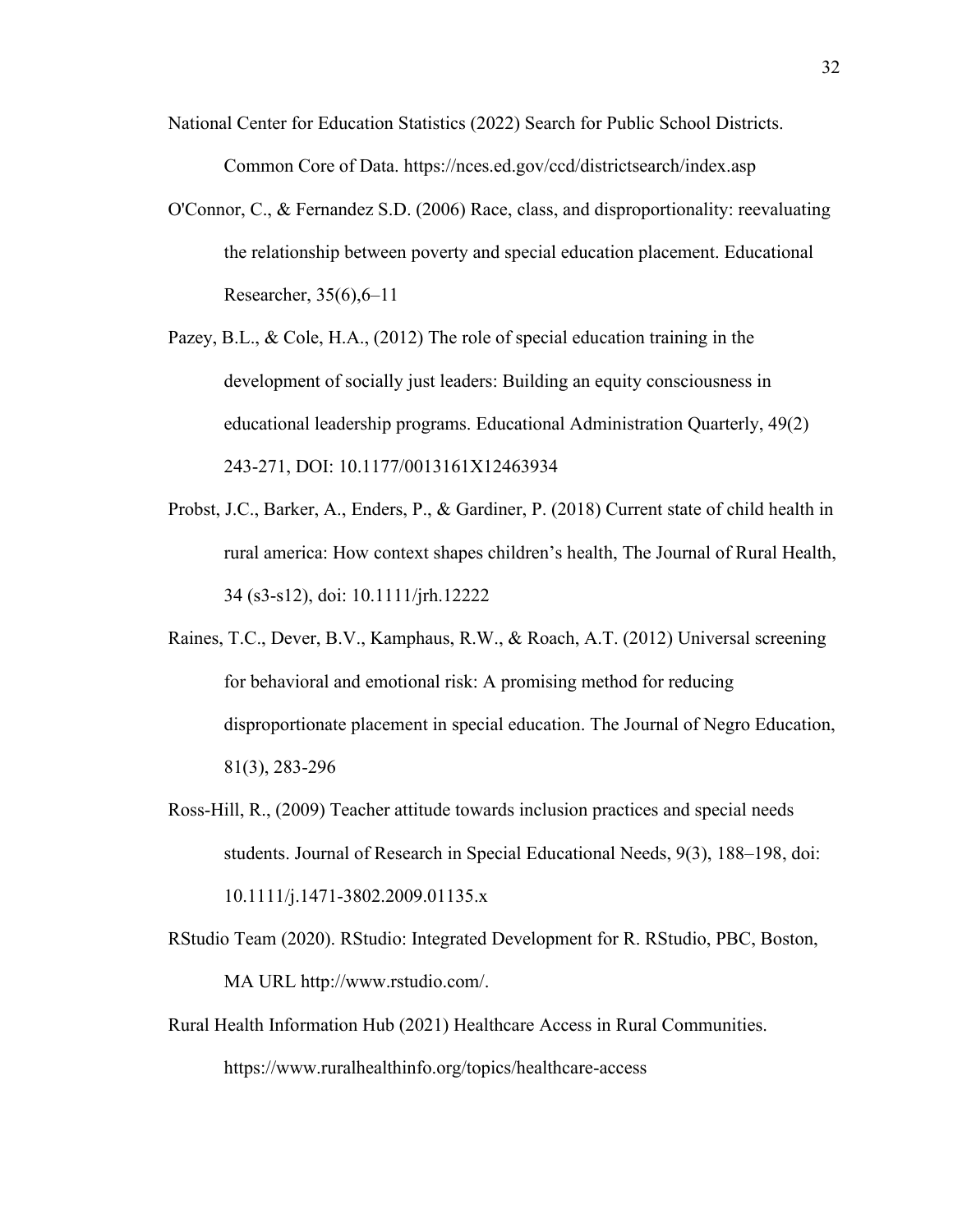- Safer-Lichtenstein, J., Reardon, K., & McIntyre, L.L. (2021) Does location matter? A single-state case study examining geographic differences in school-based ASD identification practices. Journal of Applied School Psychology, 37(2), 185-196, DOI:
- 10.1080/15377903.2020.1821270
- Scarpa, A., Jensen, L.S., Gracanin, D., Ramey, S.L., Dahiya, A.V., Ingram, M., Albright, J., Gatto,A.J., Scott, J.P., & Ruble, L., (2020) Access to autism spectrum disorder services for rural Appalachian citizens. Journal of Appalachian Health, 2(1), 25– 40, DOI: https://doi.org/10.13023/jah.0201.04.
- Singh, R.L, Moody, E.J., Rigles B., & Smith, E.B., (2019) What it takes to raise children with autism in a rural state. Advances in Neurodevelopmental Disorders, 3, 17–28 https://doi.org/10.1007/s41252-018-0082-4
- Skiba, S., Artiles, A.J., Kozleski, E.B., Losen, D. J., & Harry, E.G., (2016) Risks and consequences of oversimplifying educational inequities: A response to Morgan et al. (2015). Educational Researcher, 45(3), pp. 221–225, DOI:

10.3102/0013189X16644606

- Skiba, R.J., Poloni-Staudinger, L., Simmons, A.B., Feggins-Azziz, L. R., & Chung, C-G., (2005) Can poverty explain ethnic disproportionality in special education? The Journal Of Special Education, 39(3), 130–144.
- Skiba, R., Simmons, A., Ritter, S., Kohler, K., Henderson, M., & Wu, T. (2006). The context of minority disproportionality: Practitioner perspectives on special education referral. Teachers College, 108, 1424-1459. 10.1111/j.1467- 9620.2006.00699.x.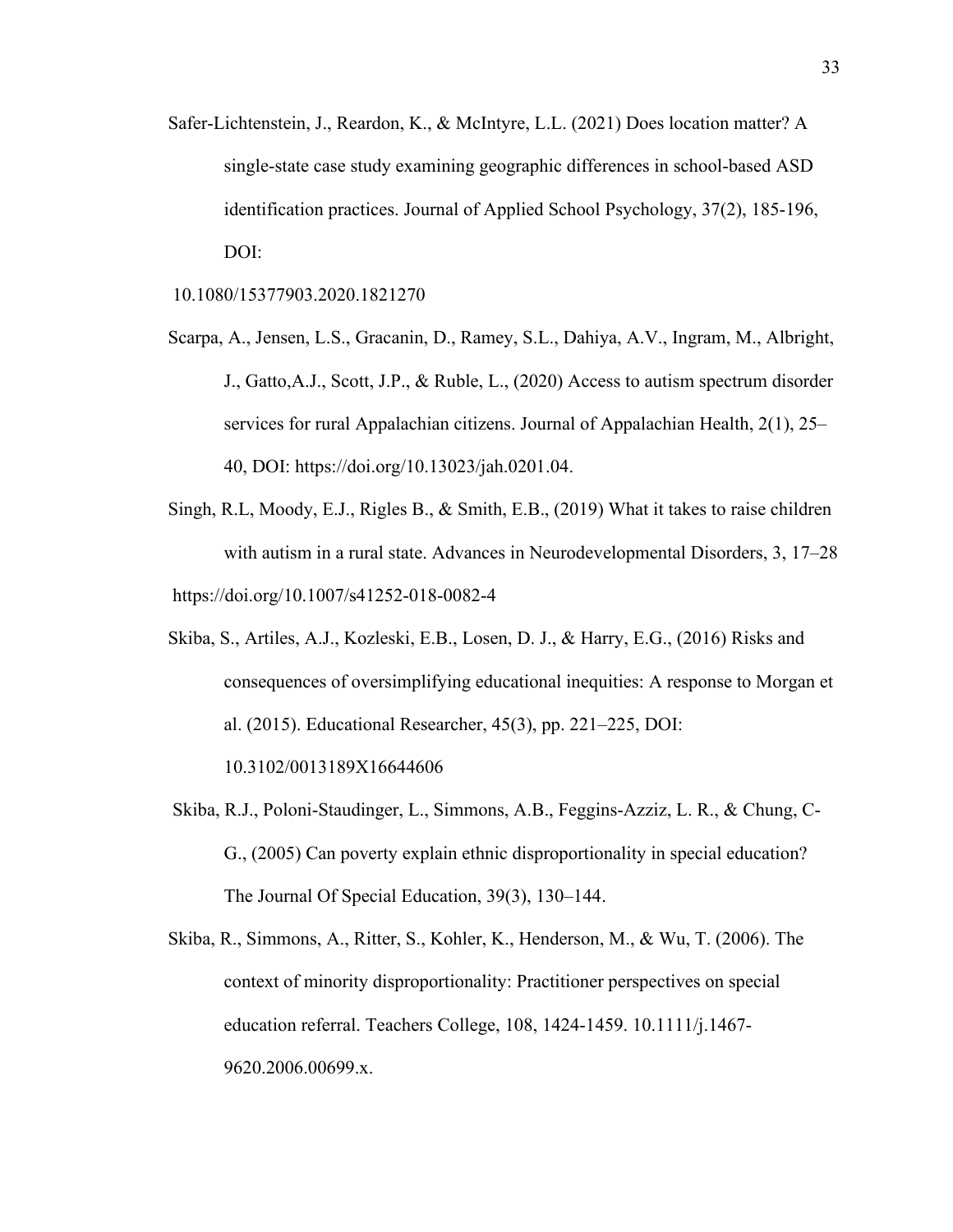- Skiba, R.J., Middelberg, L.V., & McClain, M.B., (2014) Multicultural issues for schools and students with emotional and behavioral disorders: disproportionality in discipline and special education. Handbook of Evidence-Based Practices for Emotional and Behavioral Disorders: Applications in Schools., Guilford Press, Ch. 3, 54-70.
- Sullivan, A.L., & Osher, D. (2019) IDEA's double bind: A synthesis of disproportionality policy interpretations. Exceptional Children, 85(4), 395– 412, DOI: 10.1177/0014402918818047
- Sullivan, A., & Proctor, S. (2016) The shield or the sword?: Revisiting the debate on racial disproportionality in special education and implications for school psychologists. School Psychology Forum: Research in Practice. 10(3) 278–288.
- Sullivan, A.L., (2017) Wading through quicksand: Making sense of minority disproportionality in identification of emotional disturbance. Behavioral Disorders, 43(1) 244–252, DOI: 10.1177/0198742917732360
- Sullivan, A. L., Kulkarni, T., & Chhuon, V. (2020). Making visible the invisible: Multistudy investigation of disproportionate special education identification of u.s. asian american and pacific islander students. Exceptional Children, 86(4), 449–467. https://doi.org/10.1177/0014402920905548
- Sullivan, A. L., Harris, B., Miller, F. G., Fallon, L. M., Weeks, M. R., Malone, C. M., . . . & Shaver, E. (2021). A call to action for school psychology to address COVID-19 health disparities and advance social justice. School Psychology, doi: http://dx.doi.org.dist.lib.usu.edu/10.1037/spq0000463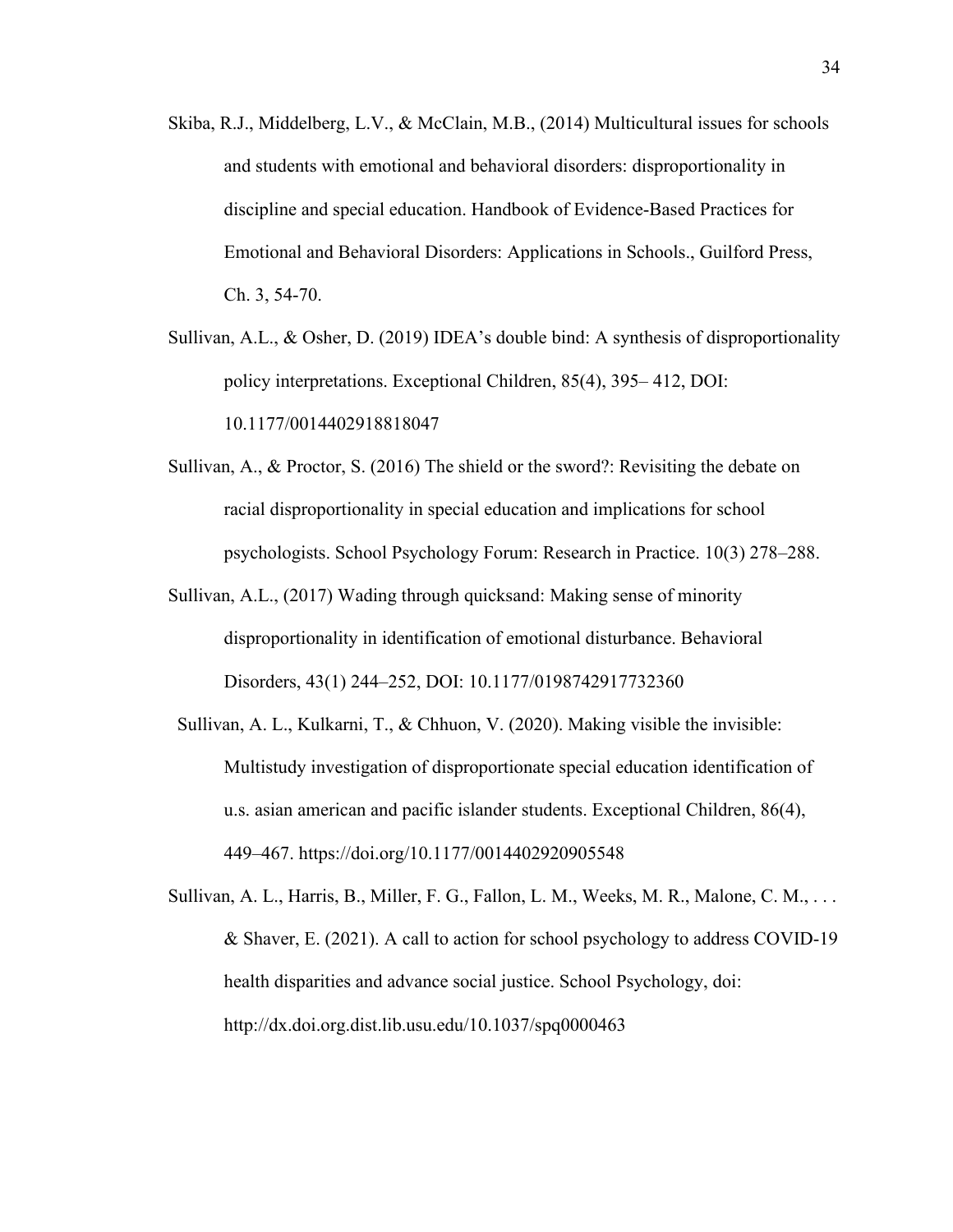- Sullivan, A. L., & Artiles, A. J.,  $(2011)$  Theorizing racial theorizing racial inequity in special education: Applying structural inequity theory to disproportionality. Urban Education, 46(6), 1526–1552. DOI: 10.1177/0042085911416014
- Sullivan, A. L., & Bal, A. (2013) Disproportionality in special education: Effects of individual and school variables on disability risk. Exceptional children, 79(4), 475-494.
- Sutton, J.P., Nowacek, E.J. , Capone, A.M., Hausman, R. M., Stoiber, K.C., & Tindal, G.A. (2003) Assessment of students from geographically diverse rural
- areas: Emerging research from four federally funded projects. Assessment for Effective Intervention, 29(1), 53-67.
- Tefera, A.A., Fischman, G.E., (2020) How and why context matters in the study of racial disproportionality in special education: Toward a critical disability education policy approach. Equity & Excellence in Education, 53(4), 433-448, DOI: 10.1080/10665684.2020.1791284
- Thorius, K.A.K. (2019) Facilitating en/counters with special education's cloak of benevolence in professional learning to eliminate racial disproportionality in special education. International Journal of Qualitative Studies in Education, 32(3), 323-340, DOI: 10.1080/09518398.2019.1576945

Tieken, M. C., & Montgomery, M.K. (2021) Challenges facing schools in rural america, National Association of State Boards of Education. 6-11.

United States Census Bureau (2010) How does the census bureau define rural? Rural America, https://mtgis-

portal.geo.census.gov/arcgis/apps/MapSeries/index.html?appid=49cd4bc9c8eb44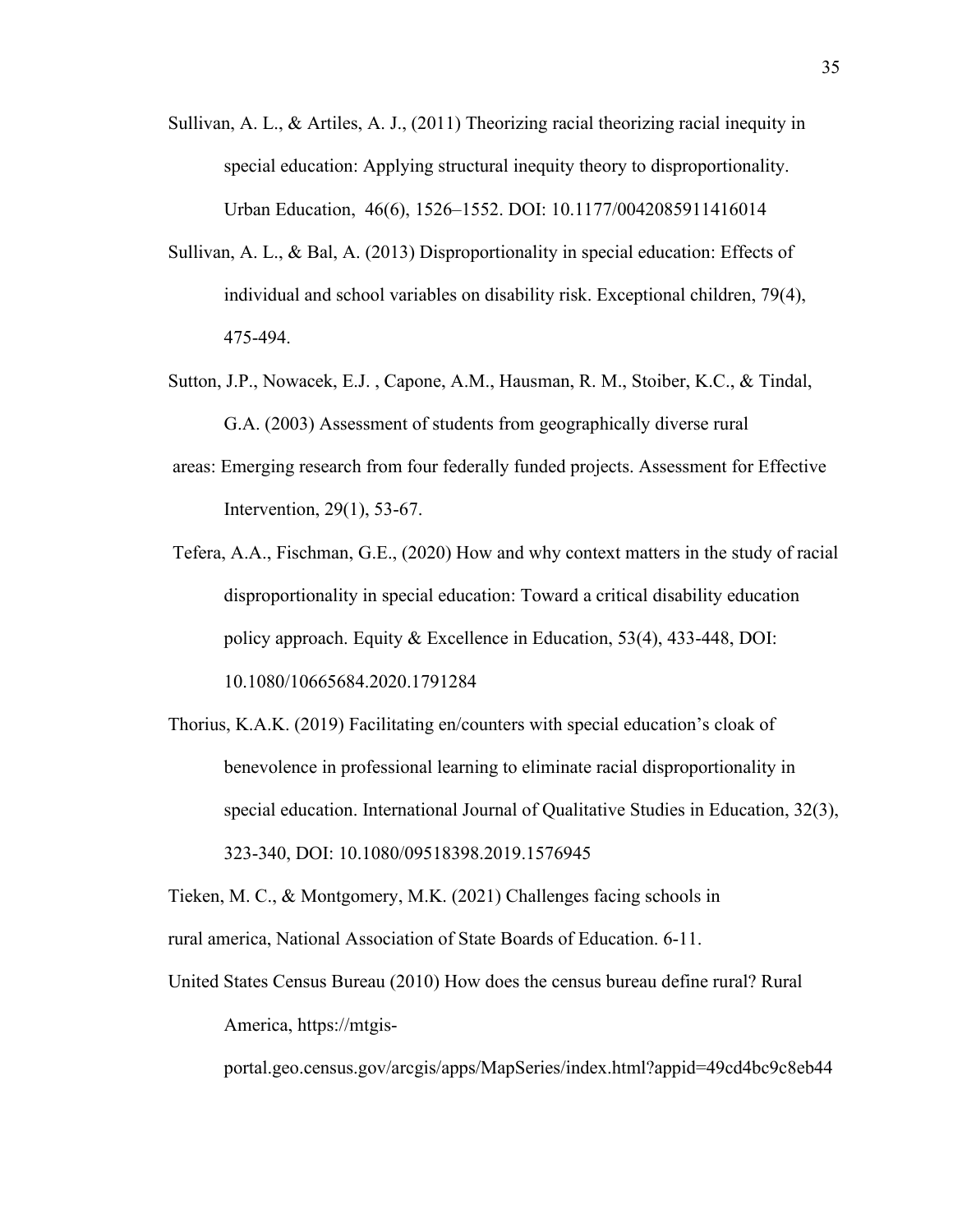4ab51218c1d5001ef6#:~:text=The%20Census%20Bureau%20defines%20rural,ti ed%20to%20the%20urban%20definition.

Whitley, J., & Hollweck, T., (2020), Inclusion and equity in education: Current policy reform in nova scotia, canada", Prospects, 49, 297–312, https://doi.org/10.1007/s11125-020-09503-z

Wilger, S. (n.d.) Special Considerations for Mental Health Services in Rural Schools. Now Is The Time Technical Assistance Center - Issue Brief. https://rems.ed.gov/docs/resources/SAMHSA\_Mental\_Health\_Services\_Rural\_Sc hools.pdf

Zion, S., & Blanchett, W., (2011) [Re]conceptualizing inclusion: Can critical race theory and interest convergence be utilized to achieve inclusion and equity for african american Students? Teachers College Record. 113(10), 2186-2205